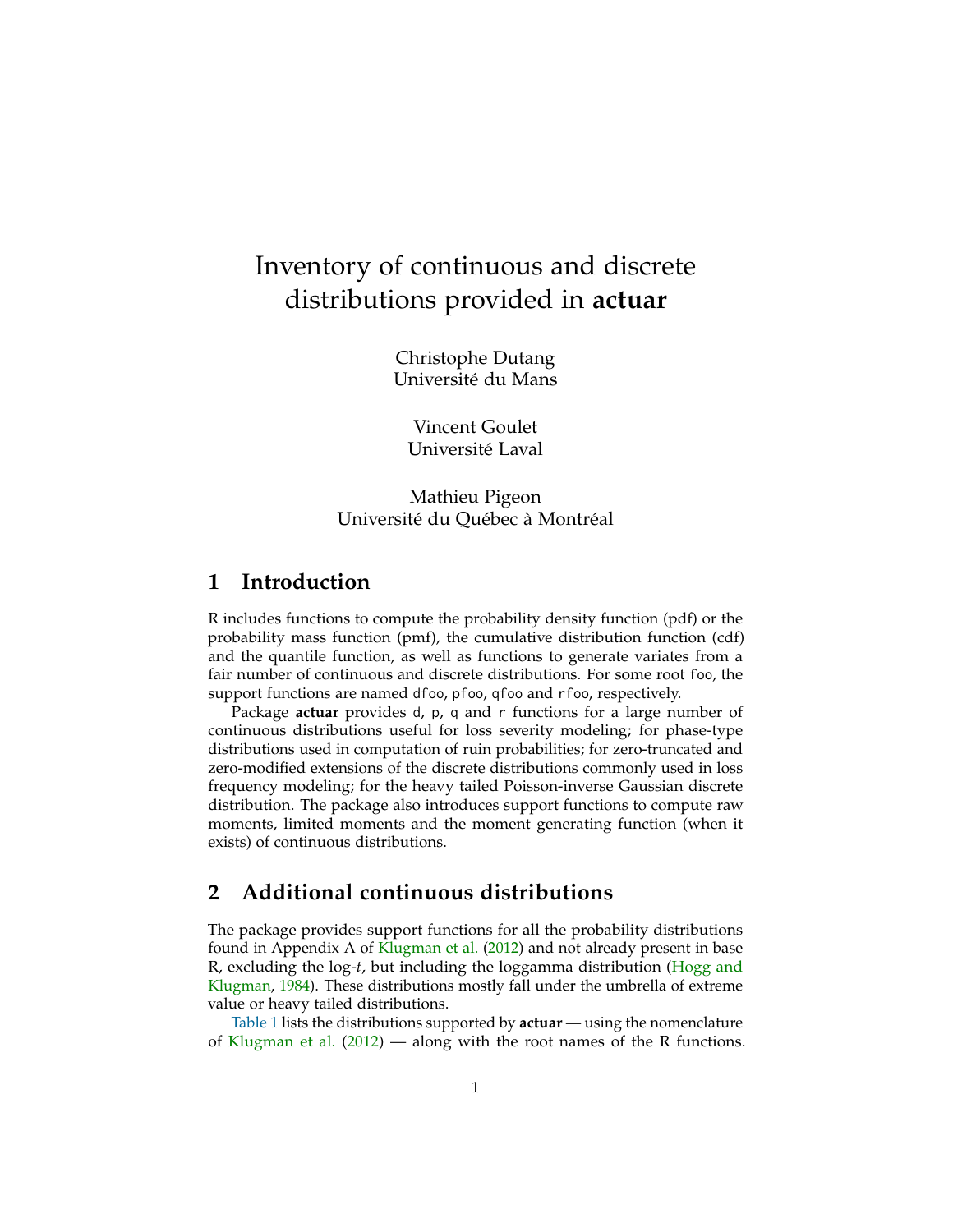| Family            | Distribution              | Root         |
|-------------------|---------------------------|--------------|
| Transformed beta  | Transformed beta          | trbeta       |
|                   | Burr                      | hurr         |
|                   | Loglogistic               | llogis       |
|                   | Paralogistic              | paralogis    |
|                   | <b>Generalized Pareto</b> | genpareto    |
|                   | Pareto                    | pareto       |
|                   | <b>Inverse Burr</b>       | invburr      |
|                   | Inverse Pareto            | invpareto    |
|                   | Inverse paralogistic      | invparalogis |
| Transformed gamma | Transformed gamma         | trgamma      |
|                   | Inverse transformed gamma | invtrgamma   |
|                   | Inverse gamma             | invgamma     |
|                   | Inverse Weibull           | invweibull   |
|                   | Inverse exponential       | invexp       |
| Other             | Loggamma                  | lgamma       |
|                   | Gumbel                    | gumbel       |
|                   | Inverse Gaussian          | invgauss     |
|                   | Single parameter Pareto   | pareto1      |
|                   | Generalized beta          | genbeta      |

<span id="page-1-0"></span>Table 1: Probability distributions supported by **actuar** classified by family and root names of the R functions.

[Appendix A](#page-9-0) details the formulas implemented and the name of the argument corresponding to each parameter. By default, all functions (except those for the Pareto distribution) use a rate parameter equal to the inverse of the scale parameter. This differs from [Klugman et al.](#page-21-0) [\(2012\)](#page-21-0) but is better in line with the functions for the gamma, exponential and Weibull distributions in base R.

In addition to the d, p, q and r functions, **actuar** introduces m, lev and mgf functions to compute, respectively, the theoretical raw moments

$$
m_k = E[X^k],
$$

the theoretical limited moments

$$
E[(X \wedge x)^k] = E[\min(X, x)^k]
$$

and the moment generating function

$$
M_X(t) = E[e^{tX}],
$$

when it exists. Every distribution of [Table 1](#page-1-0) is supported, along with the following distributions of base R: beta, exponential, chi-square, gamma, lognormal, normal (no lev), uniform and Weibull.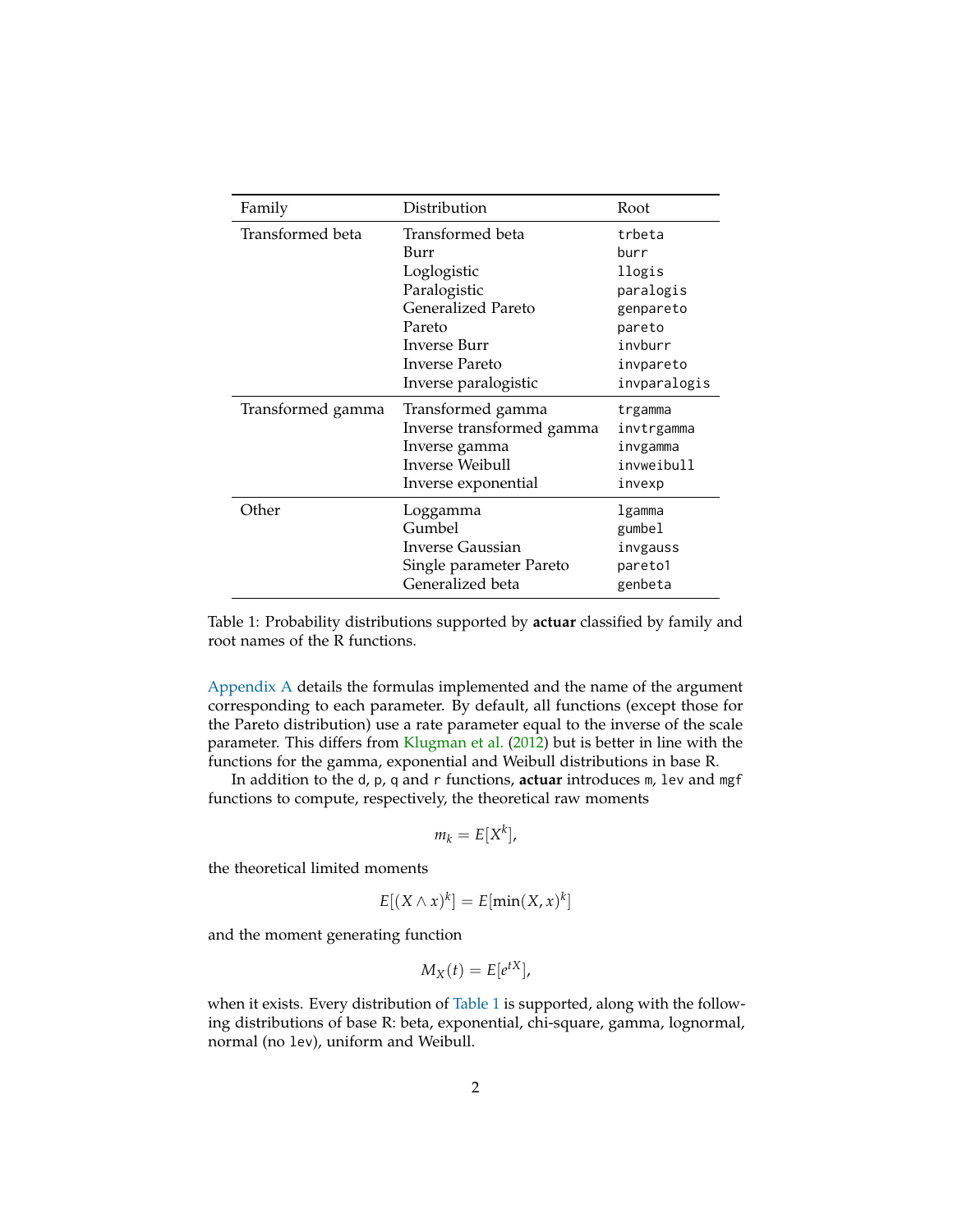The m and lev functions are especially useful for estimation methods based on the matching of raw or limited moments; see the 'lossdist' vignette for their empirical counterparts. The mgf functions come in handy to compute the adjustment coefficient in ruin theory; see the 'risk' vignette.

# **3 Support for phase-type distributions**

In addition to the 19 distributions of [Table 1,](#page-1-0) the package provides support for a family of distributions deserving a separate presentation. Phase-type distributions [\(Neuts,](#page-21-2) [1981\)](#page-21-2) are defined as the distribution of the time until absorption of continuous time, finite state Markov processes with *m* transient states and one absorbing state. Let

$$
Q = \begin{bmatrix} T & t \\ 0 & 0 \end{bmatrix} \tag{1}
$$

be the transition rates matrix (or intensity matrix) of such a process and let  $(\pi, \pi_{m+1})$  be the initial probability vector. Here, *T* is an  $m \times m$  non-singular matrix with  $t_{ii} < 0$  for  $i = 1, ..., m$  and  $t_{ij} \ge 0$  for  $i \ne j$ ,  $t = -Te$  and *e* is a column vector with all components equal to 1. Then the cdf of the time until absorption random variable with parameters  $\pi$  and  $T$  is

$$
F(x) = \begin{cases} \pi_{m+1}, & x = 0, \\ 1 - \pi e^{Tx} e, & x > 0, \end{cases}
$$
 (2)

where

$$
e^M = \sum_{n=0}^{\infty} \frac{M^n}{n!}
$$
 (3)

is the matrix exponential of matrix *M*.

The exponential distribution, the Erlang (gamma with integer shape parameter) and discrete mixtures thereof are common special cases of phase-type distributions.

The package provides d, p, r, m and mgf functions for phase-type distributions. The root is phtype and parameters  $\pi$  and  $T$  are named prob and rates, respectively; see also [Appendix B.](#page-16-0)

For the package, function pphtype is central to the evaluation of the ruin probabilities; see '?ruin' and the 'risk' vignette.

# **4 Extensions to standard discrete distributions**

The package introduces support functions for counting distributions commonly used in loss frequency modeling. A counting distribution is a discrete distribution defined on the non-negative integers  $0, 1, 2, \ldots$ .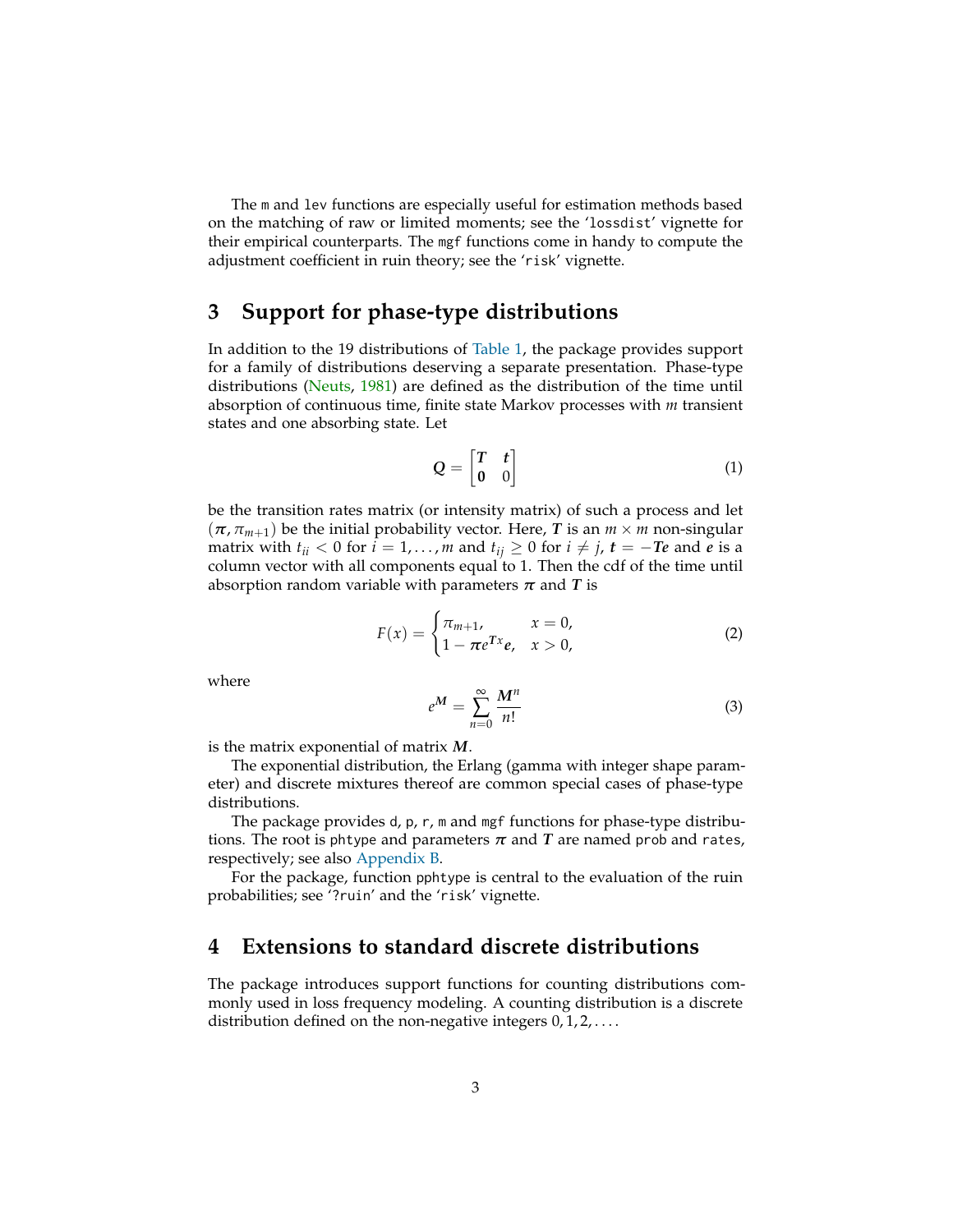Let *N* be the counting random variable. We denote  $p_k$  the probability that the random variable *N* takes the value *k*, that is:

$$
p_k = \Pr[N = k].
$$

[Klugman et al.](#page-21-0) [\(2012\)](#page-21-0) classify counting distributions in two main classes. First, a discrete random variable is a member of the (*a*, *b*, 0) class of distributions if there exists constants *a* and *b* such that

$$
\frac{p_k}{p_{k-1}} = a + \frac{b}{k}, \quad k = 1, 2, \dots
$$

The probability at zero,  $p_0$ , is set such that  $\sum_{k=0}^{\infty} p_k = 1$ . The members of this class are the Poisson, the binomial, the negative binomial and its special case, the geometric. These distributions are all well supported in base R with d, p, q and r functions.

The second class of distributions is the (*a*, *b*, 1) class. A discrete random variable is a member of the  $(a, b, 1)$  class of distributions if there exists constants *a* and *b* such that

$$
\frac{p_k}{p_{k-1}} = a + \frac{b}{k}, \quad k = 2, 3, \dots
$$

One will note that recursions start at  $k = 2$  for the  $(a, b, 1)$  class. Therefore, the probability at zero can be any arbitrary number  $0 \le p_0 \le 1$ .

Setting  $p_0 = 0$  defines a subclass of so-called *zero-truncated* distributions. The members of this subclass are the zero-truncated Poisson, the zero-truncated binomial, the zero-truncated negative binomial and the zero-truncated geometric.

Let  $p_k^T$  denote the probability mass in *k* for a zero-truncated distribution. As above,  $p_k$  denotes the probability mass for the corresponding member of the  $(a, b, 0)$  class. We have

$$
p_k^T = \begin{cases} 0, & k = 0 \\ \frac{p_k}{1 - p_0}, & k = 1, 2, \dots \end{cases}
$$

Moreover, let  $P(k)$  denotes the cumulative distribution function of a member of the  $(a, b, 0)$  class. Then the cdf  $P<sup>T</sup>(k)$  of the corresponding zero-truncated distribution is

$$
P^{T}(k) = \frac{P(k) - P(0)}{1 - P(0)} = \frac{P(k) - p_0}{1 - p_0}
$$

for all  $k = 0, 1, 2, \ldots$ . Alternatively, the survival function  $\bar{P}^T(k) = 1 - P^T(k)$  is

$$
\bar{P}^{T}(k) = \frac{\bar{P}(k)}{\bar{P}(0)} = \frac{\bar{P}(k)}{1 - p_{0}}.
$$

Package **actuar** provides d, p, q and r functions for the all the zero-truncated distributions mentioned above. [Table 2](#page-4-0) lists the root names of the functions; see [Appendix C](#page-16-1) for additional details.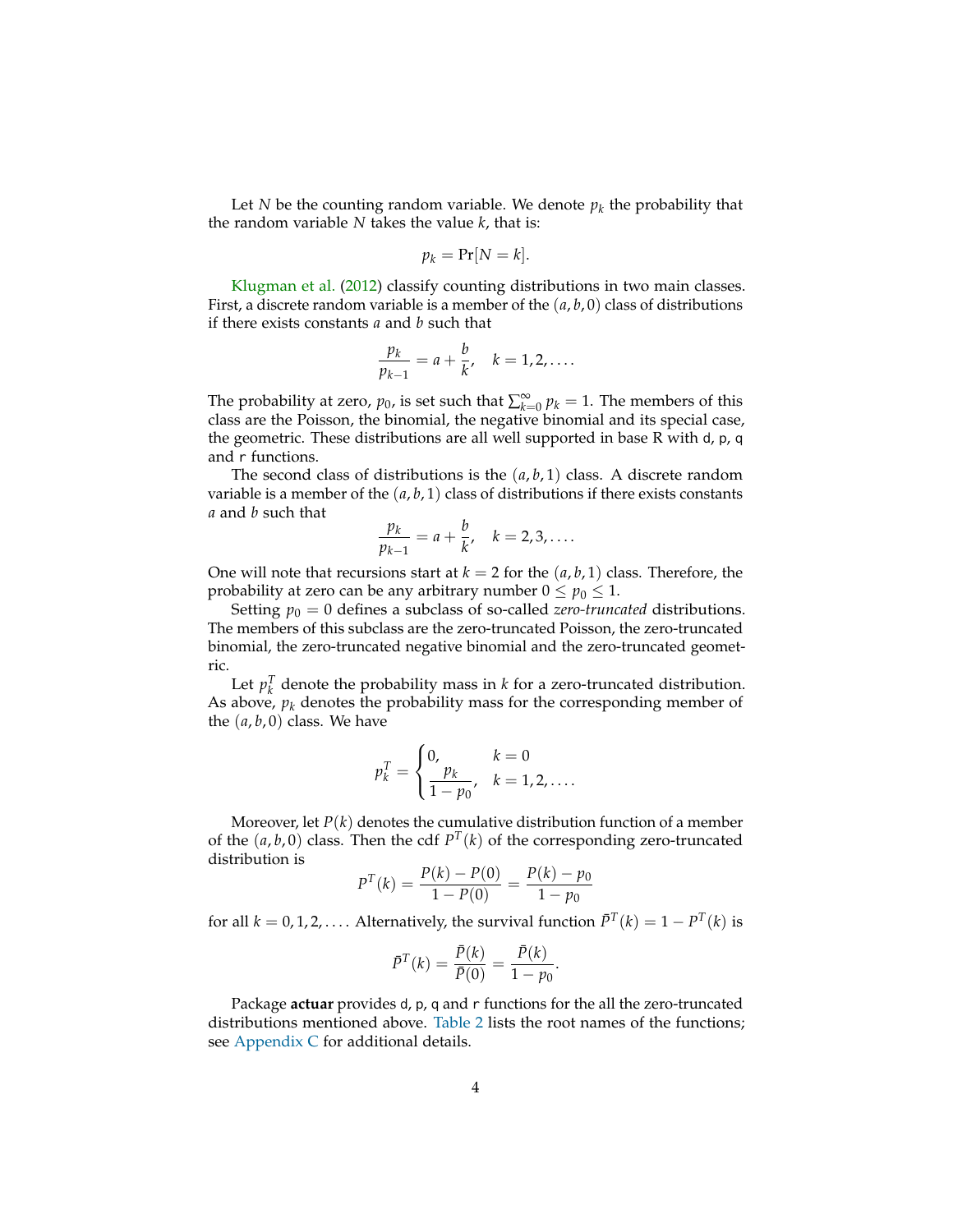| Distribution                     | Root          |
|----------------------------------|---------------|
| Zero-truncated Poisson           | ztpois        |
| Zero-truncated binomial          | $z$ thinom    |
| Zero-truncated negative binomial | ztnbinom      |
| Zero-truncated geometric         | ztgeom        |
| Logarithmic                      | logarithmic   |
| Zero-modified Poisson            | zmpois        |
| Zero-modified binomial           | zmbinom       |
| Zero-modified negative binomial  | zmnbinom      |
| Zero-modified geometric          | zmgeom        |
| Zero-modified logarithmic        | zmlogarithmic |

<span id="page-4-0"></span>Table 2: Members of the (*a*, *b*, 1) class of discrete distributions supported by **actuar** and root names of the R functions.

An entry of Table 2 deserves a few additional words. The logarithmic (or log-series) distribution with parameter *θ* has pmf

$$
p_k = \frac{a\theta^x}{k}, \quad k = 1, 2, \ldots,
$$

with  $a = -1/\log(1-\theta)$  and for  $0 \le \theta < 1$ . This is the standard parametrization in the literature [\(Johnson et al.,](#page-21-3) [2005\)](#page-21-3).

The logarithmic distribution is always defined on the strictly positive integers. As such, it is not qualified as "zero-truncated", but it nevertheless belongs to the  $(a, b, 1)$  class of distributions, more specifically to the subclass with  $p_0 = 0$ . Actually, the logarithmic distribution is the limiting case of the zero-truncated negative binomial distribution with size parameter equal to zero and  $\theta = 1 - p$ , where p is the probability of success for the zero-truncated negative binomial. Note that this differs from the presentation in [Klugman](#page-21-0) [et al.](#page-21-0) [\(2012\)](#page-21-0).

Another subclass of the (*a*, *b*, 1) class of distributions is obtained by setting  $p_0$  to some arbitrary number  $p_0^M$  subject to  $0 < p_0^M \leq 1$ . The members of this subclass are called *zero-modified* distributions. Zero-modified distributions are discrete mixtures between a degenerate distribution at zero and the corresponding distribution from the  $(a, b, 0)$  class.

Let  $p_k^M$  and  $P^M(k)$  denote the pmf and cdf of a zero-modified distribution. Written as a mixture, the pmf is

<span id="page-4-1"></span>
$$
p_k^M = \left(1 - \frac{1 - p_0^M}{1 - p_0}\right) 1\!\!1_{\{k=0\}} + \frac{1 - p_0^M}{1 - p_0} p_k. \tag{4}
$$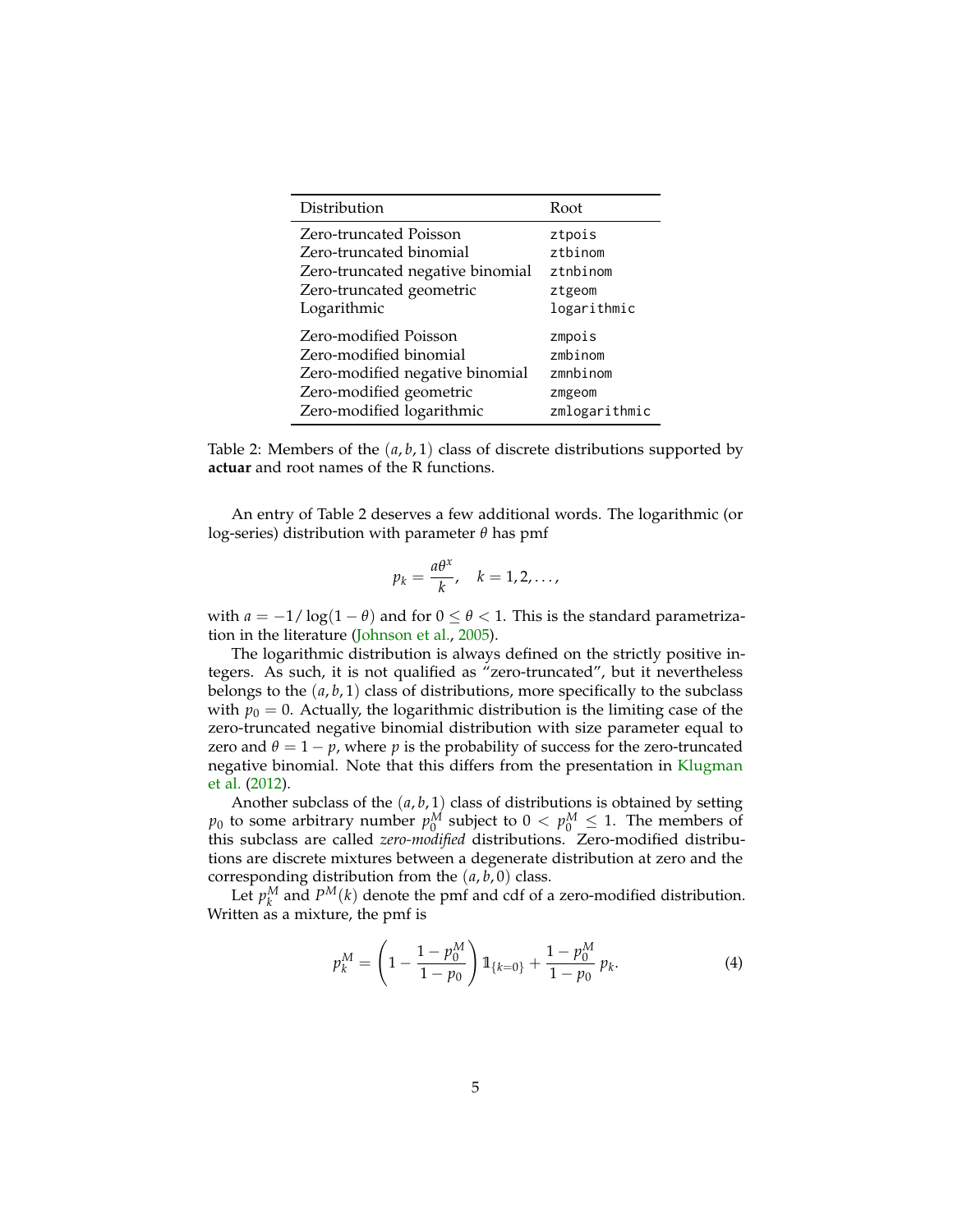Alternatively, we have

$$
p_k^M = \begin{cases} p_0^M, & k = 0\\ \frac{1 - p_0^M}{1 - p_0} p_k, & k = 1, 2, \dots \end{cases}
$$

and

$$
P^{M}(k) = p_0^{M} + (1 - p_0^{M}) \frac{P(k) - P(0)}{1 - P(0)} = p_0^{M} + \frac{1 - p_0^{M}}{1 - p_0} (P(k) - p_0)
$$

for all  $k = 0, 1, 2, \ldots$ . The survival function is

$$
\bar{P}^{T}(k) = (1 - p_0^M) \frac{\bar{P}(k)}{\bar{P}(0)} = \frac{1 - p_0^M}{1 - p_0} \bar{P}(k).
$$

The members of the subclass are the zero-modified Poisson, zero-modified binomial, zero-modified negative binomial and zero-modified geometric, together with the zero-modified logarithmic as a limiting case of the zeromodified negative binomial. [Table 2](#page-4-0) lists the root names of the support functions provided in **actuar**; see also [Appendix C.](#page-16-1)

Quite obviously, zero-truncated distributions are zero-modified distributions with  $p_0^M = 0$ . However, using the dedicated functions in R will be more efficient.

# **5 Support for the Poisson-inverse Gaussian distribution**

The Poisson-inverse Gaussian distribution results from the continuous mixture between a Poisson distribution and an inverse Gaussian. That is, the Poissoninverse Gaussian is the (marginal) distribution of the random variable *X* when the conditional random variable  $X|\Lambda = \lambda$  is Poisson with parameter  $\lambda$ ) and the random variable Λ is inverse Gaussian distribution with parameters *µ* and *φ*.

The literature proposes many different expressions for the pmf of the PIG [\(Holla,](#page-21-4) [1966;](#page-21-4) [Shaban,](#page-22-0) [1981;](#page-22-0) [Johnson et al.,](#page-21-3) [2005;](#page-21-3) [Klugman et al.,](#page-21-0) [2012\)](#page-21-0). Using the parametrization for the inverse Gaussian found in [Appendix A,](#page-9-0) we have:

$$
p_x = \sqrt{\frac{2}{\pi \phi}} \frac{e^{(\phi \mu)^{-1}}}{x!} \left( \sqrt{2\phi \left( 1 + \frac{1}{2\phi \mu^2} \right)} \right)^{-(x-\frac{1}{2})} \times K_{x-\frac{1}{2}} \left( \sqrt{\frac{2}{\phi} \left( 1 + \frac{1}{2\phi \mu^2} \right)} \right), \tag{5}
$$

<span id="page-5-0"></span>for  $x = 0, 1, ..., \mu > 0, \phi > 0$  and where

<span id="page-5-1"></span>
$$
K_{\nu}(ax) = \frac{a^{-\nu}}{2} \int_0^{\infty} t^{\nu-1} e^{-z(t+at^{-1})/2} dt, \quad a^2 z > 0 \tag{6}
$$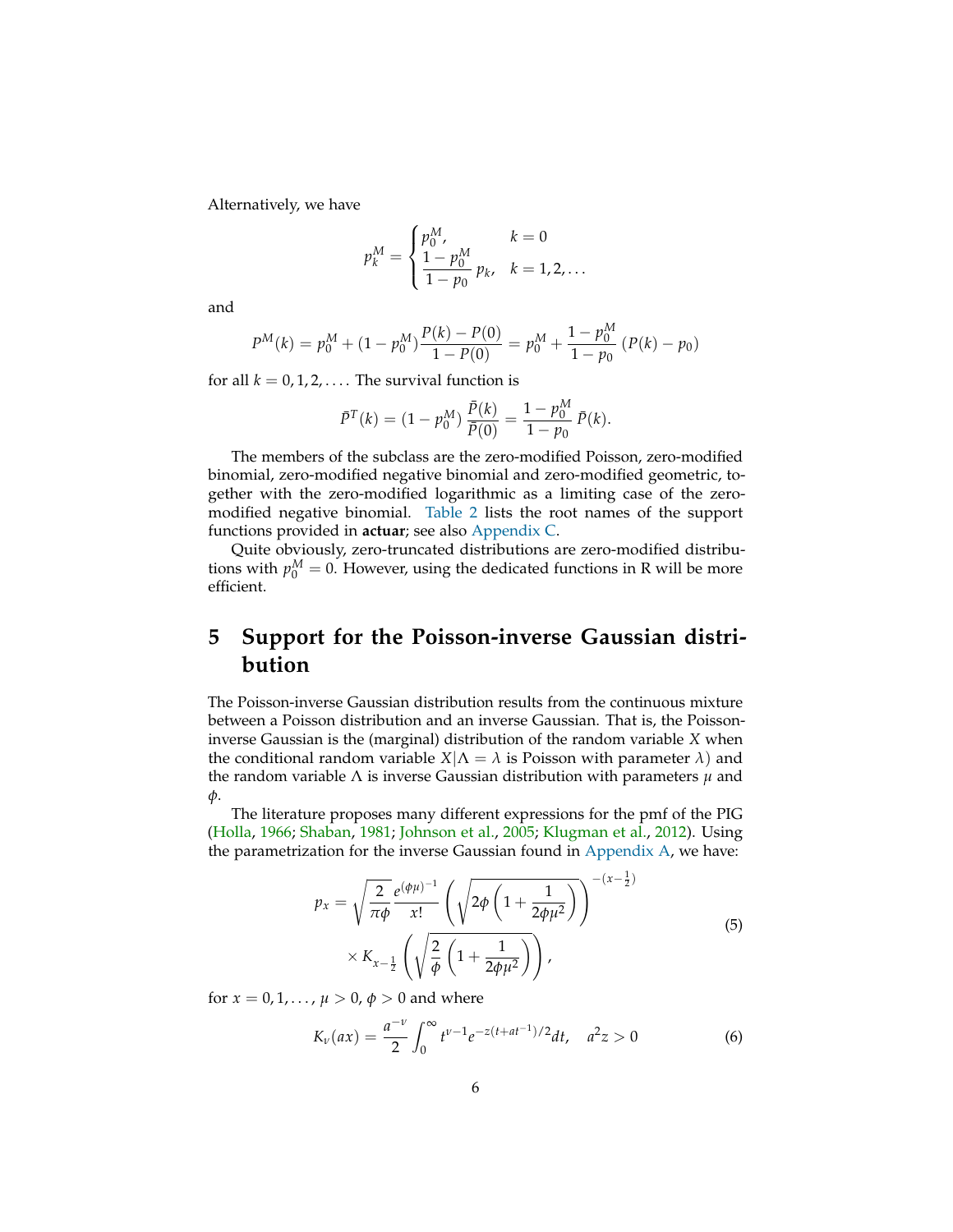is the modified Bessel function of the third kind [\(Bateman,](#page-21-5) [1953;](#page-21-5) [Abramowitz](#page-21-6) [and Stegun,](#page-21-6) [1972\)](#page-21-6).

One may compute the probabilities  $p_x$ ,  $x = 0, 1, \ldots$  recursively using the following equations:

<span id="page-6-1"></span>
$$
p_0 = \exp\left\{\frac{1}{\phi\mu} \left(1 - \sqrt{1 + 2\phi\mu^2}\right)\right\}
$$
  
\n
$$
p_1 = \frac{\mu}{\sqrt{1 + 2\phi\mu^2}} p_0
$$
  
\n
$$
p_x = \frac{2\phi\mu^2}{1 + 2\phi\mu^2} \left(1 - \frac{3}{2x}\right) p_{x-1} + \frac{\mu^2}{1 + 2\phi\mu^2} \frac{1}{x(x-1)} p_{x-2}, \quad x = 2, 3, ....
$$
\n(7)

The first moment of the distribution is  $\mu$ . The second and third central moment are, respectively,

$$
\mu_2 = \sigma^2 = \mu + \phi \mu^3
$$
  

$$
\mu_3 = \mu + 3\phi \mu^2 \sigma^2.
$$

For the limiting case  $\mu = \infty$ , the underlying inverse Gaussian has an inverse chi-squared distribution. The latter has no finite strictly positive, integer moments and, consequently, neither does the Poisson-inverse Gaussian. See [subsection C.4](#page-20-0) for the formulas in this case.

# **6 Special integrals**

Many of the cumulative distribution functions of [Appendix A](#page-9-0) are expressed in terms of the incomplete gamma function or the incomplete beta function.

From a probability theory perspective, the incomplete gamma function is usually defined as

<span id="page-6-2"></span>
$$
\Gamma(\alpha; x) = \frac{1}{\Gamma(\alpha)} \int_0^x t^{\alpha - 1} e^{-t} dt, \quad \alpha > 0, x > 0,
$$
\n(8)

with

$$
\Gamma(\alpha) = \int_0^\infty t^{\alpha-1} e^{-t} dt,
$$

whereas the (regularized) incomplete beta function is defined as

<span id="page-6-0"></span>
$$
\beta(a,b;x) = \frac{1}{\beta(a,b)} \int_{0}^{x} t^{a-1} (1-t)^{b-1} dt, \quad a > 0, b > 0, 0 < x < 1,
$$
 (9)

with

$$
\beta(a,b) = \int_0^1 t^{a-1} (1-t)^{b-1} dt = \frac{\Gamma(a)\Gamma(b)}{\Gamma(a+b)}.
$$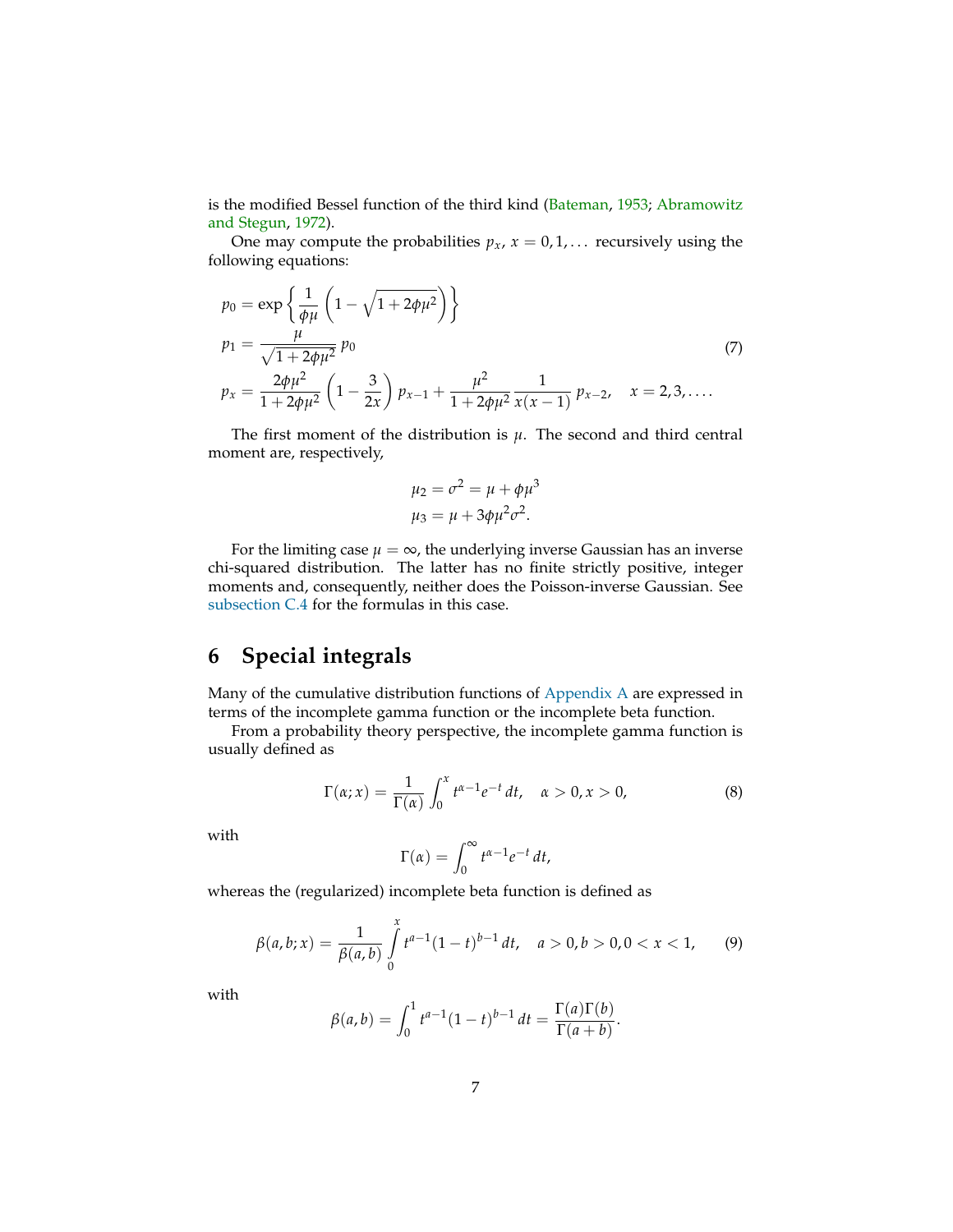Now, there exist alternative definitions of the these functions that are valid for negative values of the parameters. [Klugman et al.](#page-21-0) [\(2012\)](#page-21-0) introduce them to extend the range of admissible values for limited expected value functions.

First, following [Abramowitz and Stegun](#page-21-6) [\(1972,](#page-21-6) Section 6.5), we define the "extended" incomplete gamma function as

<span id="page-7-0"></span>
$$
G(\alpha; x) = \int_{x}^{\infty} t^{\alpha - 1} e^{-t} dt
$$
 (10)

for  $\alpha$  real and  $x > 0$ . When  $\alpha > 0$ , we clearly have

<span id="page-7-1"></span>
$$
G(\alpha; x) = \Gamma(a)[1 - \Gamma(\alpha; x)].
$$
\n(11)

The integral is also defined for  $\alpha \leq 0$ .

As outlined in [Klugman et al.](#page-21-0) [\(2012,](#page-21-0) Appendix A), integration by parts of [\(10\)](#page-7-0) yields the relation

$$
G(\alpha; x) = -\frac{x^{\alpha}e^{-x}}{\alpha} + \frac{1}{\alpha}G(\alpha + 1; x).
$$

This process can be repeated until  $\alpha + k$  is a positive number, in which case the right hand side can be evaluated with [\(11\)](#page-7-1). If  $\alpha = 0, -1, -2, \ldots$ , this calculation requires the value of

$$
G(0;x) = \int_x^{\infty} \frac{e^{-t}}{t} dt = E_1(x),
$$

which is known in the literature as the *exponential integral* [\(Abramowitz and](#page-21-6) [Stegun,](#page-21-6) [1972,](#page-21-6) Section 5.1).

Second, as seen in [Abramowitz and Stegun](#page-21-6) [\(1972,](#page-21-6) Section 6.6), we have the following relation for the integral on the right hand side of [\(9\)](#page-6-0):

$$
\int_{0}^{x} t^{a-1} (1-t)^{b-1} dt = \frac{x^a}{a} F(a, 1-b; a+1; x),
$$

where

$$
F(a,b;c;z) = \frac{\Gamma(c)}{\Gamma(a)\Gamma(b)} \sum_{k=0}^{\infty} \frac{\Gamma(a+k)\Gamma(b+k)}{\Gamma(c+k)} \frac{z^k}{k!}
$$

is the Gauss hypergeometric series. With the above definition, the incomplete beta function also admits negative, non integer values for parameters *a* and *b*. Now, let

<span id="page-7-2"></span>
$$
B(a,b;x) = \Gamma(a+b) \int_0^x t^{a-1} (1-t)^{b-1} dt
$$
 (12)

for  $a > 0$ ,  $b \neq -1, -2, \ldots$  and  $0 < x < 1$ . Again, it is clear that when  $b > 0$ ,

$$
B(a,b;x) = \Gamma(a)\Gamma(b)\beta(a,b;x).
$$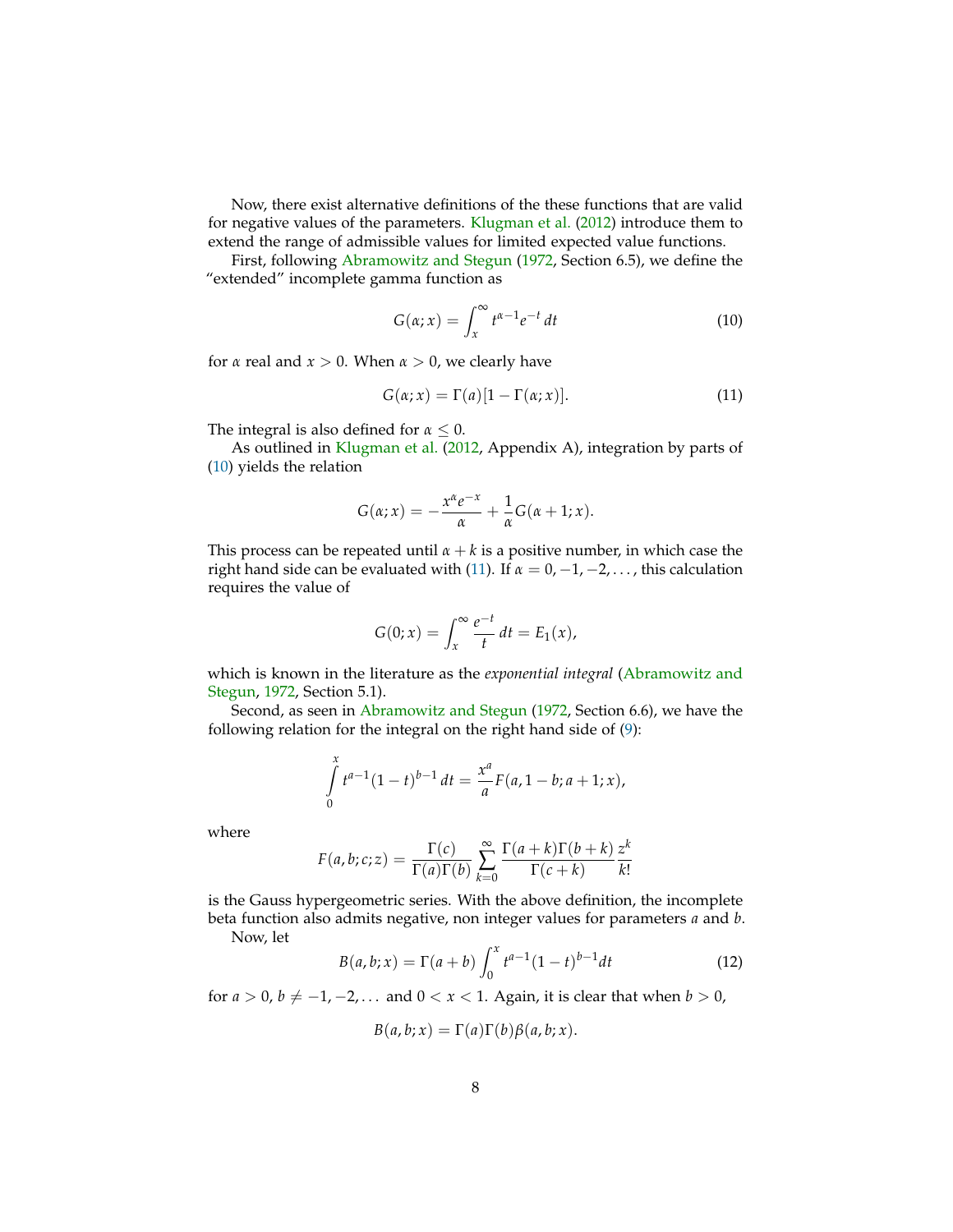Of more interest here is the case where *b* < 0, *b*  $\neq$  −1, −2, ... and *a* > 1 +  $\lfloor -b \rfloor$ . Integration by parts of [\(12\)](#page-7-2) yields

<span id="page-8-0"></span>
$$
B(a,b;x) = -\Gamma(a+b) \left[ \frac{x^{a-1}(1-x)^b}{b} + \frac{(a-1)x^{a-2}(1-x)^{b+1}}{b(b+1)} + \cdots + \frac{(a-1)\cdots(a-r)x^{a-r-1}(1-x)^{b+r}}{b(b+1)\cdots(b+r)} \right]
$$
  
+ 
$$
\frac{(a-1)\cdots(a-r-1)}{b(b+1)\cdots(b+r)} \Gamma(a-r-1)
$$
  
× 
$$
\Gamma(b+r+1)\beta(a-r-1,b+r+1;x),
$$
 (13)

where  $r = |-b|$ . For the needs of **actuar**, we dubbed [\(12\)](#page-7-2) the *beta integral*.

Package **actuar** includes a C implementation of [\(13\)](#page-8-0) and imports functionalities of package **expint** [\(Goulet,](#page-21-7) [2017\)](#page-21-7) to compute the incomplete gamma function [\(10\)](#page-7-0) at the C level. The routines are used to evaluate the limited expected value for distributions of the transformed beta and transformed gamma families.

# **7 Implementation details**

The core of all the functions presented in this document is written in C for speed.

The cdf of the continuous distributions of [Table 1](#page-1-0) use pbeta and pgamma to compute the incomplete beta and incomplete gamma functions, respectively. Functions dinvgauss, pinvgauss and qinvgauss rely on C implementations of functions of the same name from package **statmod** [\(Giner and Smyth,](#page-21-8) [2016\)](#page-21-8).

The matrix exponential C routine needed in dphtype and pphtype is based on expm from package **Matrix** [\(Bates and Maechler,](#page-21-9) [2016\)](#page-21-9).

The C code to compute the beta integral [\(13\)](#page-8-0) was written by the second author.

For all but the trivial input values, the pmf, cdf and quantile functions for the zero-truncated and zero-modified distributions of [Table 2](#page-4-0) use the internal R functions for the corresponding standard distribution.

Generation of random variates from zero-truncated distributions uses the following simple inversion algorithm on a restricted range [\(Dalgaard,](#page-21-10) [2005;](#page-21-10) [Thomopoulos,](#page-22-1) [2013\)](#page-22-1). Let *u* be a random number from a uniform distribution on  $(p_0, 1)$ . Then  $x = P^{-1}(u)$  is distributed according to the zero-truncated version of the distribution with cdf *P*(*k*).

For zero-modified distributions, we generate variates from the discrete mixture [\(4\)](#page-4-1) when  $p_0^M \ge p_0$ . When  $p_0^M < p_0$ , we can use either of two methods:

i) the classical rejection method with an envelope that differs from the target distribution only at zero (meaning that only zeros are rejected);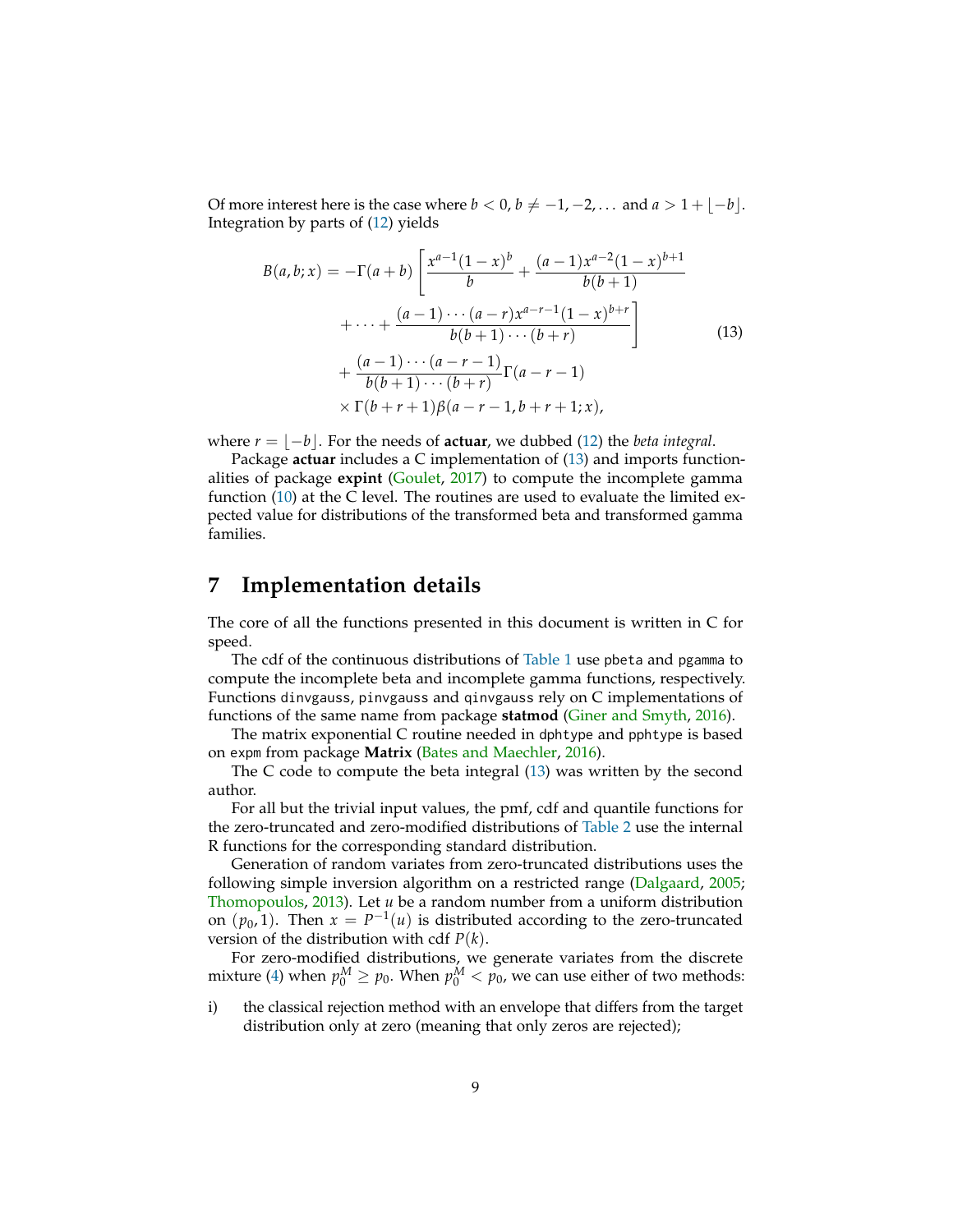ii) the inversion method on a restricted range explained above.

Which approach is faster depends on the relative speeds of the standard random generation function and the standard quantile function, and also on the proportion of zeros that are rejected using the rejection algorithm. Based on the difference  $p_0 - p_0^M$ , we determined (empirically) distribution-specific cutoff points between the two methods.

Finally, computation of the Poisson-inverse Gaussian pmf uses the direct expression  $(5)$  — and the C level function bessel\_k part of the R API — rather than the recursive equations [\(7\)](#page-6-1). We thereby take advantage of the various optimizations in bessel\_k, with no negative impact on performance.

# <span id="page-9-0"></span>**A Continuous distributions**

This appendix gives the root name and the parameters of the R support functions for the distributions of [Table 1,](#page-1-0) as well as the formulas for the pdf, the cdf, the raw moment of order *k* and the limited moment of order *k* using the parametrization of [Klugman et al.](#page-21-0) [\(2012\)](#page-21-0) and [Hogg and Klugman](#page-21-1) [\(1984\)](#page-21-1).

In the following,  $Γ(α; x)$  is the incomplete gamma function [\(8\)](#page-6-2),  $β(α, b; x)$  is the incomplete beta function [\(9\)](#page-6-0),  $G(\alpha; x)$  is the "extended" incomplete gamma function [\(10\)](#page-7-0),  $B(a, b; x)$  is the beta integral [\(12\)](#page-7-2) and  $K_v(x)$  is the modified Bessel function of the third kind [\(6\)](#page-5-1).

Unless otherwise stated, all parameters are finite and strictly positive, and the functions are defined for  $x > 0$ .

#### **A.1 Transformed beta family**

#### **A.1.1 Transformed beta**

Root: trbeta, pearson6

Parameters: shape1 (*α*), shape2 (*γ*), shape3 (*τ*), rate (*λ* = 1/*θ*), scale (*θ*)

$$
f(x) = \frac{\gamma u^{\tau} (1 - u)^{\alpha}}{x \beta(\alpha, \tau)}, \qquad u = \frac{v}{1 + v}, \qquad v = \left(\frac{x}{\theta}\right)^{\gamma}
$$

$$
F(x) = \beta(\tau, \alpha; u)
$$

$$
E[X^{k}] = \frac{\theta^{k} \Gamma(\tau + k/\gamma) \Gamma(\alpha - k/\gamma)}{\Gamma(\alpha) \Gamma(\tau)}, \qquad -\tau \gamma < k < \alpha \gamma
$$

$$
E[(X \wedge x)^{k}] = \frac{\theta^{k} B(\tau + k/\gamma, \alpha - k/\gamma; u)}{\Gamma(\alpha) \Gamma(\tau)}
$$

$$
+ x^{k} [1 - \beta(\tau, \alpha; u)], \qquad k > -\tau \gamma
$$

#### **A.1.2 Burr**

Root: burr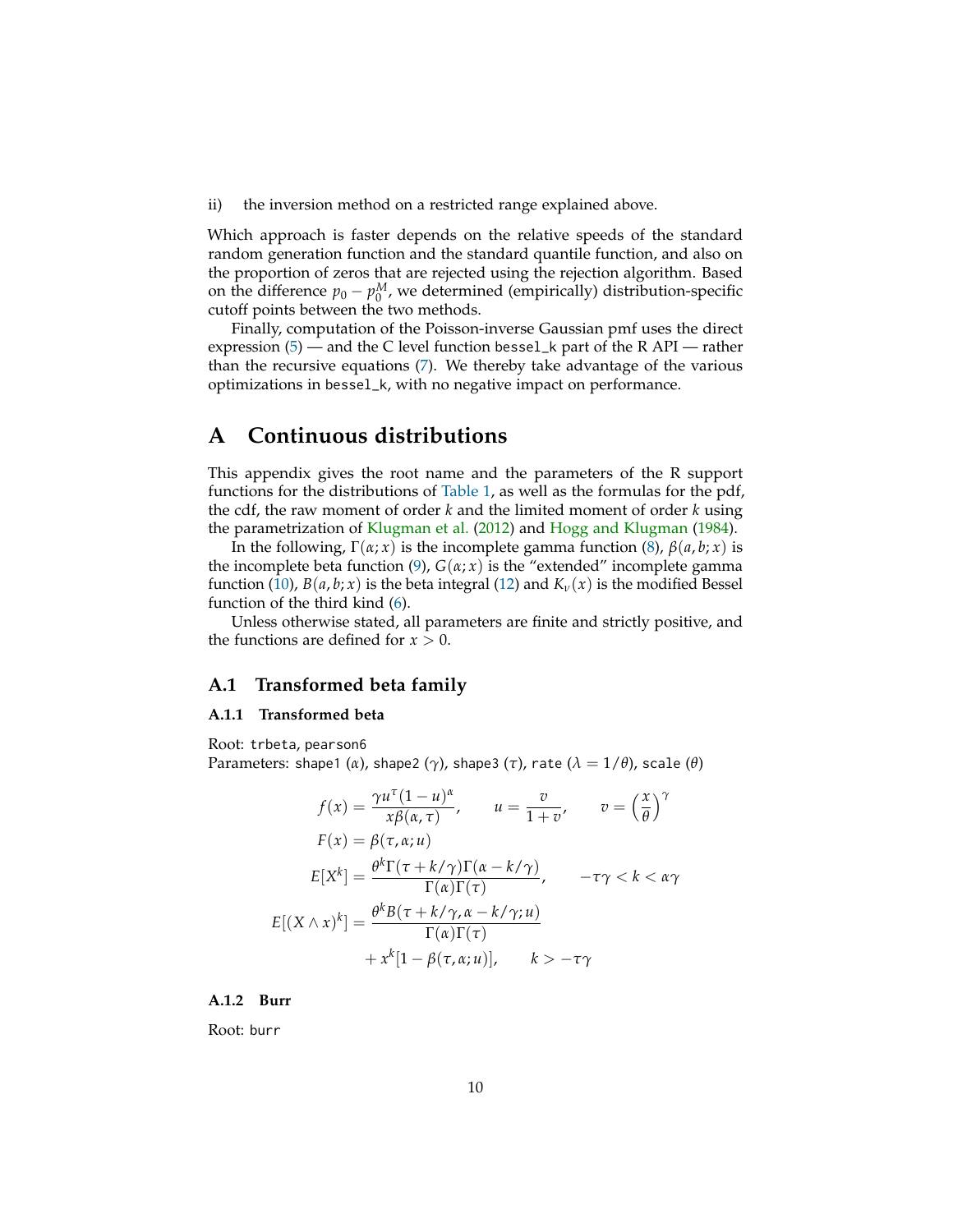Parameters: shape1 ( $\alpha$ ), shape2 ( $\gamma$ ), rate ( $\lambda = 1/\theta$ ), scale ( $\theta$ )

$$
f(x) = \frac{\alpha \gamma u^{\alpha} (1 - u)}{x}, \qquad u = \frac{1}{1 + v}, \qquad v = \left(\frac{x}{\theta}\right)^{\gamma}
$$

$$
F(x) = 1 - u^{\alpha}
$$

$$
E[X^{k}] = \frac{\theta^{k} \Gamma(1 + k/\gamma) \Gamma(\alpha - k/\gamma)}{\Gamma(\alpha)}, \qquad -\gamma < k < \alpha \gamma
$$

$$
E[(X \wedge x)^{k}] = \frac{\theta^{k} B(1 + k/\gamma, \alpha - k/\gamma; 1 - u)}{\Gamma(\alpha)}
$$

$$
+ x^{k} u^{\alpha}, \qquad k > -\gamma
$$

## **A.1.3 Loglogistic**

Root: llogis Parameters: shape  $(\gamma)$ , rate  $(\lambda = 1/\theta)$ , scale  $(\theta)$ 

$$
f(x) = \frac{\gamma u(1-u)}{x}, \qquad u = \frac{v}{1+v}, \qquad v = \left(\frac{x}{\theta}\right)^{\gamma}
$$

$$
F(x) = u
$$

$$
E[X^k] = \theta^k \Gamma(1+k/\gamma) \Gamma(1-k/\gamma), \qquad -\gamma < k < \gamma
$$

$$
E[(X \wedge x)^k] = \theta^k B(1+k/\gamma, 1-k/\gamma; u)
$$

$$
+ x^k (1-u), \qquad k > -\gamma
$$

## **A.1.4 Paralogistic**

Root: paralogis Parameters: shape  $(\alpha)$ , rate  $(\lambda = 1/\theta)$ , scale  $(\theta)$ 

$$
f(x) = \frac{\alpha^2 u^{\alpha} (1 - u)}{x}, \qquad u = \frac{1}{1 + v}, \qquad v = \left(\frac{x}{\theta}\right)^{\alpha}
$$

$$
F(x) = 1 - u^{\alpha}
$$

$$
E[X^k] = \frac{\theta^k \Gamma(1 + k/\alpha) \Gamma(\alpha - k/\alpha)}{\Gamma(\alpha)}, \qquad -\alpha < k < \alpha^2
$$

$$
E[(X \wedge x)^k] = \frac{\theta^k B(1 + k/\alpha, \alpha - k/\alpha; 1 - u)}{\Gamma(\alpha)}
$$

$$
+ x^k u^{\alpha}, \qquad k > -\alpha
$$

## **A.1.5 Generalized Pareto**

Root: genpareto Parameters: shape1 ( $\alpha$ ), shape2 ( $\tau$ ), rate ( $\lambda = 1/\theta$ ), scale ( $\theta$ )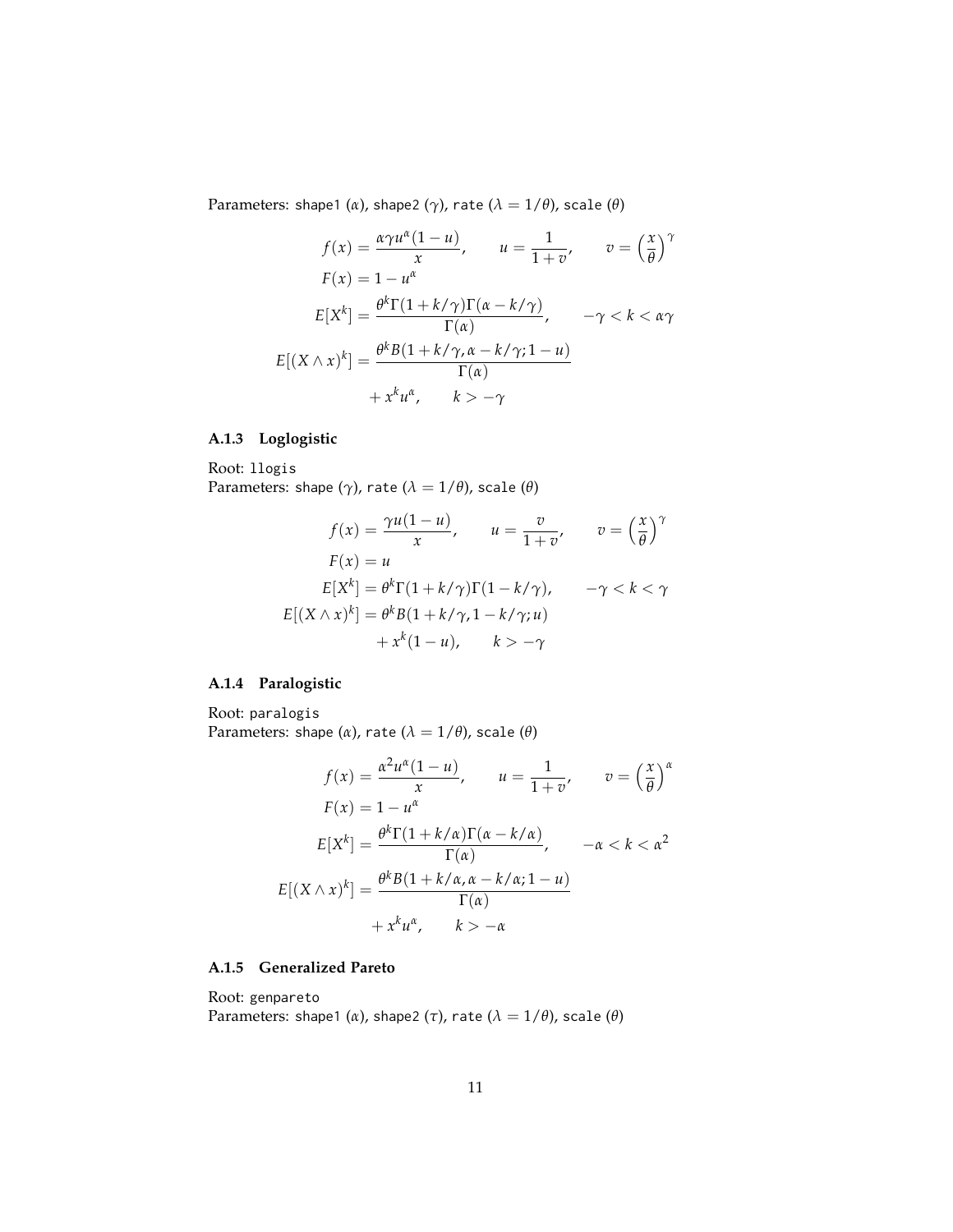$$
f(x) = \frac{u^{\tau}(1-u)^{\alpha}}{x\beta(\alpha,\tau)}, \qquad u = \frac{v}{1+v}, \qquad v = \frac{x}{\theta}
$$

$$
F(x) = \beta(\tau, \alpha; u)
$$

$$
E[X^{k}] = \frac{\theta^{k}\Gamma(\tau+k)\Gamma(\alpha-k)}{\Gamma(\alpha)\Gamma(\tau)}, \qquad -\tau < k < \alpha
$$

$$
E[(X \wedge x)^{k}] = \frac{\theta^{k}B(\tau+k, \alpha-k; u)}{\Gamma(\alpha)\Gamma(\tau)}
$$

$$
+ x^{k}[1-\beta(\tau, \alpha; u)], \qquad k > -\tau
$$

## **A.1.6 Pareto**

Root: pareto, pareto2 Parameters: shape (*α*), scale (*θ*)

$$
f(x) = \frac{\alpha u^{\alpha}(1 - u)}{x}, \qquad u = \frac{1}{1 + v}, \qquad v = \frac{x}{\theta}
$$

$$
F(x) = 1 - u^{\alpha}
$$

$$
E[X^{k}] = \frac{\theta^{k} \Gamma(1 + k) \Gamma(\alpha - k)}{\Gamma(\alpha)}, \qquad -1 < k < \alpha
$$

$$
E[(X \wedge x)^{k}] = \frac{\theta^{k} B(1 + k, \alpha - k; 1 - u)}{\Gamma(\alpha)}
$$

$$
+ x^{k} u^{\alpha}, \qquad k > -1
$$

### **A.1.7 Inverse Burr**

Root: invburr Parameters: shape1 ( $\tau$ ), shape2 ( $\gamma$ ), rate ( $\lambda = 1/\theta$ ), scale ( $\theta$ )

$$
f(x) = \frac{\tau \gamma u^{\tau} (1 - u)}{x}, \qquad u = \frac{v}{1 + v}, \qquad v = \left(\frac{x}{\theta}\right)^{\gamma}
$$

$$
F(x) = u^{\tau}
$$

$$
E[X^{k}] = \frac{\theta^{k} \Gamma(\tau + k/\gamma) \Gamma(1 - k/\gamma)}{\Gamma(\tau)}, \qquad -\gamma < k < \alpha \gamma
$$

$$
E[(X \wedge x)^{k}] = \frac{\theta^{k} B(\tau + k/\gamma, 1 - k/\gamma; u)}{\Gamma(\tau)}
$$

$$
+ x^{k} (1 - u^{\tau}), \qquad k > -\tau \gamma
$$

## **A.1.8 Inverse Pareto**

Root: invpareto Parameters: shape (*τ*), scale (*θ*)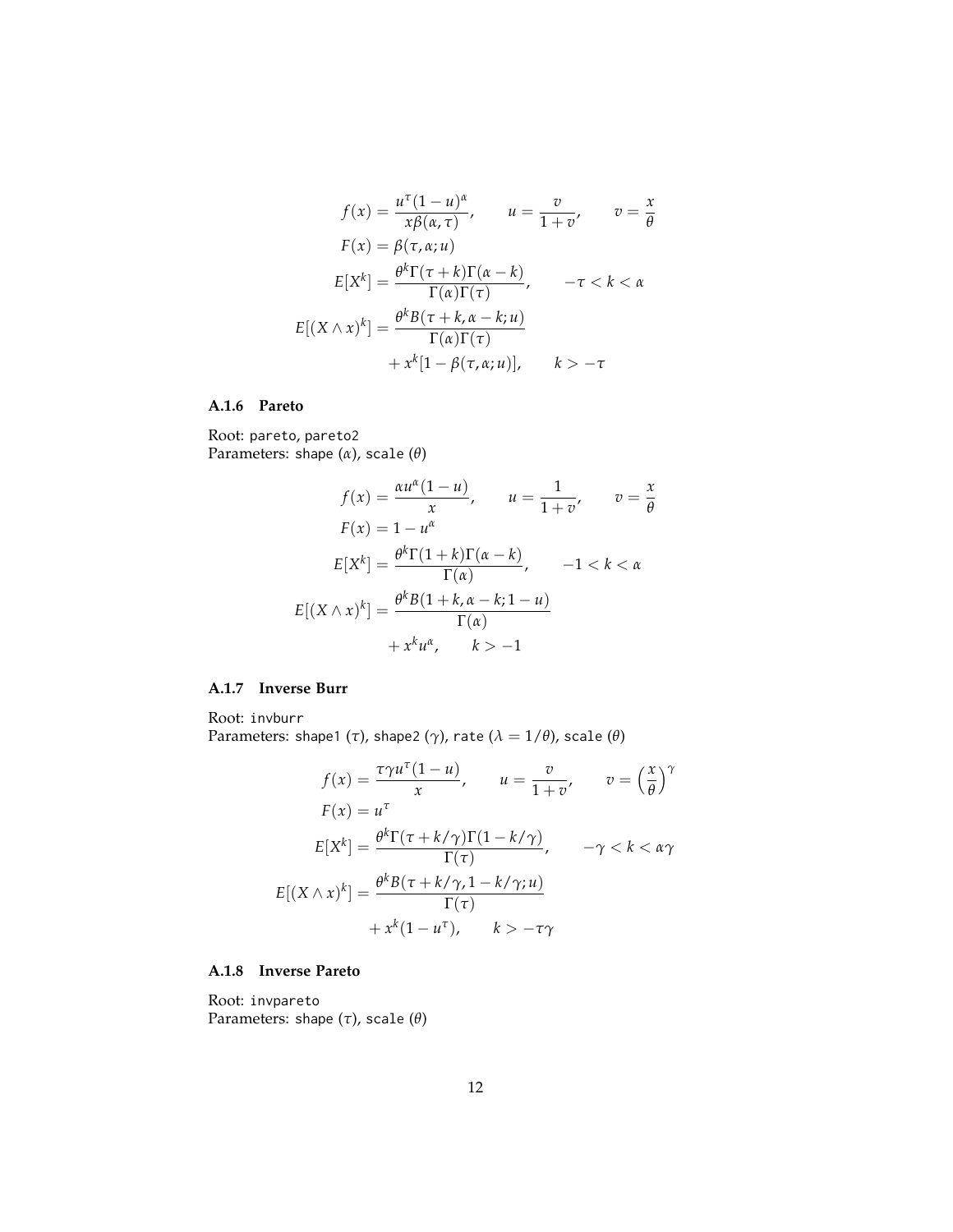$$
f(x) = \frac{\tau u^{\tau}(1 - u)}{x}, \qquad u = \frac{v}{1 + v}, \qquad v = \frac{x}{\theta}
$$

$$
F(x) = u^{\tau}
$$

$$
E[X^{k}] = \frac{\theta^{k}\Gamma(\tau + k)\Gamma(1 - k)}{\Gamma(\tau)}, \qquad -\tau < k < 1
$$

$$
E[(X \wedge x)^{k}] = \theta^{k}\tau \int_{0}^{u} y^{\tau + k - 1}(1 - y)^{-k} dy
$$

$$
+ x^{k}(1 - u^{\tau}), \qquad k > -\tau
$$

# **A.1.9 Inverse paralogistic**

Root: invparalogis Parameters: shape  $(\tau)$ , rate  $(\lambda = 1/\theta)$ , scale  $(\theta)$ 

$$
f(x) = \frac{\tau^2 u^\tau (1 - u)}{x}, \qquad u = \frac{v}{1 + v}, \qquad v = \left(\frac{x}{\theta}\right)^\tau
$$

$$
F(x) = u^\tau
$$

$$
E[X^k] = \frac{\theta^k \Gamma(\tau + k/\tau) \Gamma(1 - k/\tau)}{\Gamma(\tau)}, \qquad -\tau^2 < k < \tau
$$

$$
E[(X \wedge x)^k] = \frac{\theta^k B(\tau + k/\tau, 1 - k/\tau; u)}{\Gamma(\tau)}
$$

$$
+ x^k (1 - u^\tau), \qquad k > -\tau^2
$$

# **A.2 Transformed gamma family**

## **A.2.1 Transformed gamma**

Root: trgamma Parameters: shape1 ( $\alpha$ ), shape2 ( $\tau$ ), rate ( $\lambda = 1/\theta$ ), scale ( $\theta$ )

$$
f(x) = \frac{\tau u^{\alpha} e^{-u}}{x \Gamma(\alpha)}, \qquad u = \left(\frac{x}{\theta}\right)^{\tau}
$$

$$
F(x) = \Gamma(\alpha; u)
$$

$$
E[X^{k}] = \frac{\theta^{k} \Gamma(\alpha + k/\tau)}{\Gamma(\alpha)} \qquad k > -\alpha \tau
$$

$$
E[(X \wedge x)^{k}] = \frac{\theta^{k} \Gamma(\alpha + k/\tau)}{\Gamma(\alpha)} \Gamma(\alpha + k/\tau; u)
$$

$$
+ x^{k} [1 - \Gamma(\alpha; u)], \qquad k > -\alpha \tau
$$

#### **A.2.2 Inverse transformed gamma**

Root: invtrgamma Parameters: shape1 ( $\alpha$ ), shape2 ( $\tau$ ), rate ( $\lambda = 1/\theta$ ), scale ( $\theta$ )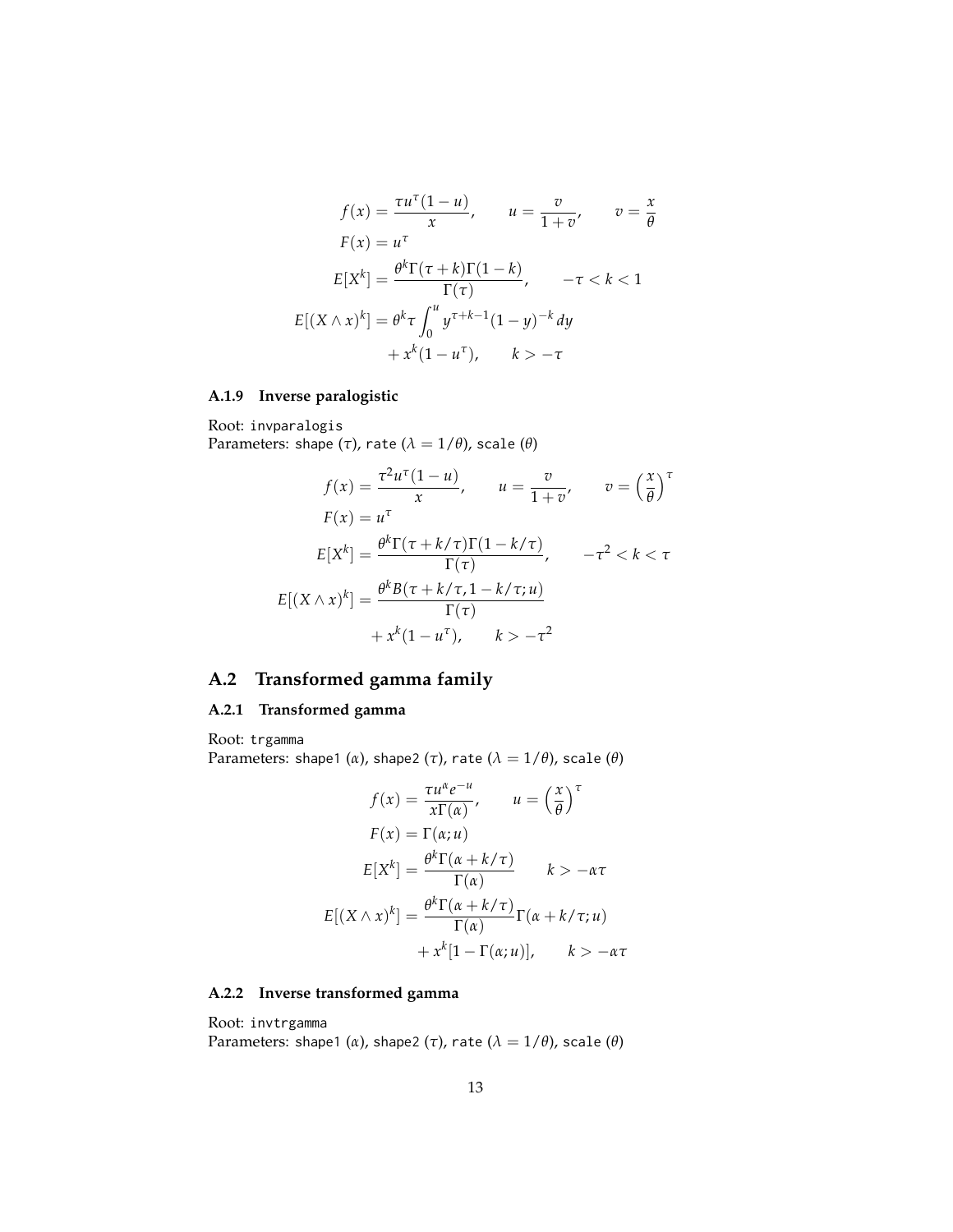$$
f(x) = \frac{\tau u^{\alpha} e^{-u}}{x \Gamma(\alpha)}, \qquad u = \left(\frac{\theta}{x}\right)^{\tau}
$$

$$
F(x) = 1 - \Gamma(\alpha; u)
$$

$$
E[X^{k}] = \frac{\theta^{k} \Gamma(\alpha - k/\tau)}{\Gamma(\alpha)} \qquad k < \alpha \tau
$$

$$
E[(X \wedge x)^{k}] = \frac{\theta^{k} G(\alpha - k/\tau; u)}{\Gamma(\alpha)} + x^{k} \Gamma(\alpha; u), \qquad \text{all } k
$$

## **A.2.3 Inverse gamma**

Root: invgamma Parameters: shape ( $\alpha$ ), rate ( $\lambda = 1/\theta$ ), scale ( $\theta$ )

$$
f(x) = \frac{u^{\alpha}e^{-u}}{x\Gamma(\alpha)}, \qquad u = \frac{\theta}{x}
$$

$$
F(x) = 1 - \Gamma(\alpha; u)
$$

$$
E[X^{k}] = \frac{\theta^{k}\Gamma(\alpha - k)}{\Gamma(\alpha)} \qquad k < \alpha
$$

$$
E[(X \wedge x)^{k}] = \frac{\theta^{k}G(\alpha - k; u)}{\Gamma(\alpha)} + x^{k}\Gamma(\alpha; u), \qquad \text{all } k
$$

$$
M(t) = \frac{2}{\Gamma(\alpha)}(-\theta t)^{\alpha/2}K_{\alpha}(\sqrt{-4\theta}t)
$$

### **A.2.4 Inverse Weibull**

Root: invweibull, lgompertz Parameters: shape  $(\tau)$ , rate  $(\lambda = 1/\theta)$ , scale  $(\theta)$ 

$$
f(x) = \frac{\tau u e^{-u}}{x}, \qquad u = \left(\frac{\theta}{x}\right)^{\tau}
$$

$$
F(x) = e^{-u}
$$

$$
E[X^k] = \theta^k \Gamma(1 - k/\tau) \qquad k < \tau
$$

$$
E[(X \wedge x)^k] = \theta^k G(1 - k/\tau; u) + x^k (1 - e^{-u}), \qquad \text{all } k
$$

## **A.2.5 Inverse exponential**

Root: invexp Parameters: rate ( $\lambda = 1/\theta$ ), scale ( $\theta$ )

$$
f(x) = \frac{ue^{-u}}{x}, \qquad u = \frac{\theta}{x}
$$

$$
F(x) = e^{-u}
$$

$$
E[X^k] = \theta^k \Gamma(1 - k) \qquad k < 1
$$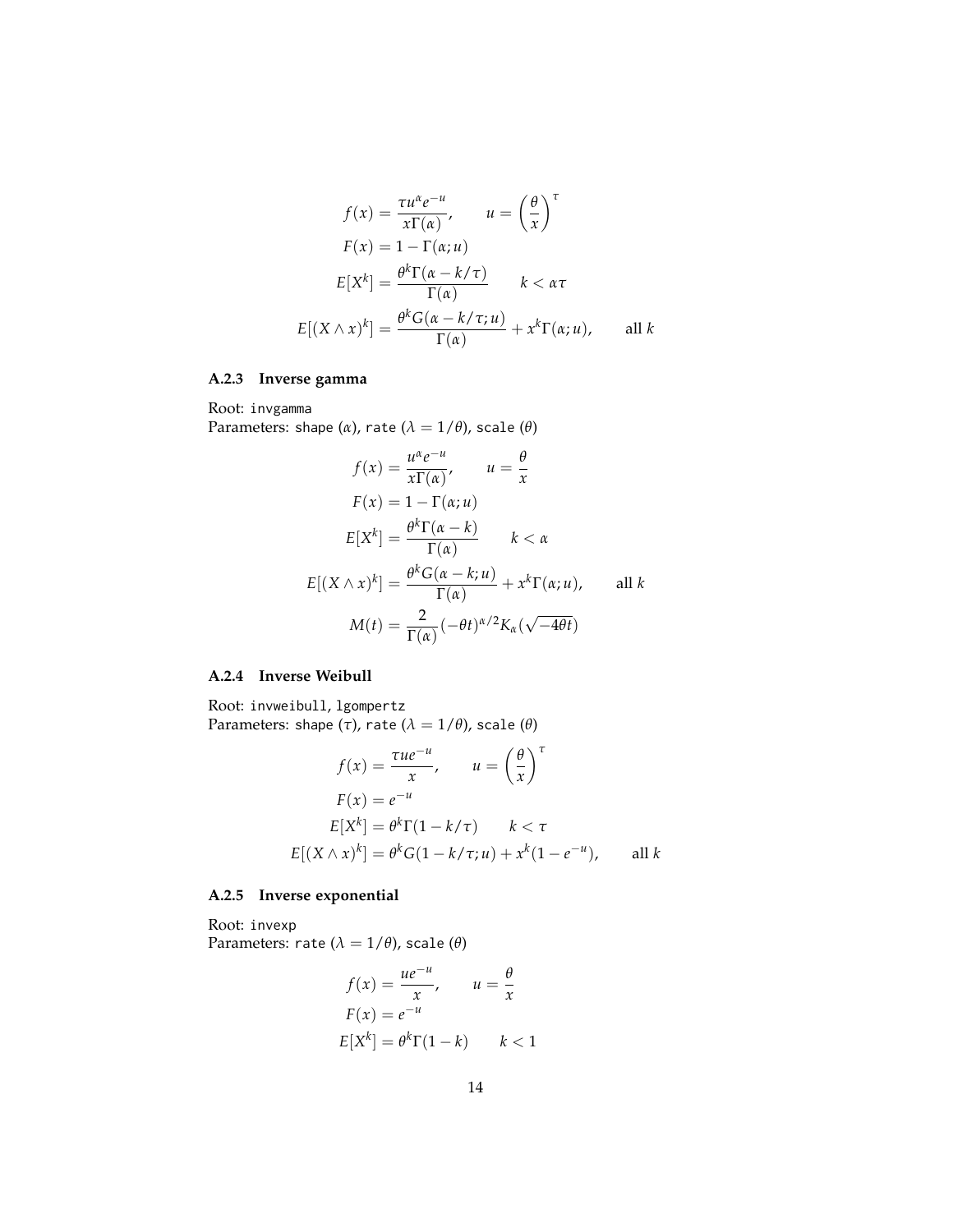$$
E[(X \wedge x)^k] = \theta^k G(1 - k; u) + x^k (1 - e^{-u}), \quad \text{all } k
$$

## **A.3 Other distributions**

## **A.3.1 Loggamma**

Root: lgamma Parameters: shapelog (*α*), ratelog (*λ*)

$$
f(x) = \frac{\lambda^{\alpha} (\ln x)^{\alpha - 1}}{x^{\lambda + 1} \Gamma(\alpha)}, \qquad x > 1
$$

$$
F(x) = \Gamma(\alpha; \lambda \ln x), \qquad x > 1
$$

$$
E[X^{k}] = \left(\frac{\lambda}{\lambda - x}\right)^{\alpha}, \qquad k < \lambda
$$

$$
E[(X \wedge x)^{k}] = \left(\frac{\lambda}{\lambda - x}\right)^{\alpha} \Gamma(\alpha; (\lambda - k) \ln x)
$$

$$
+ x^{k} \Gamma(\alpha; \lambda \ln x), \qquad k < \lambda
$$

#### **A.3.2 Gumbel**

Root: gumbel Parameters: alpha (−∞ < *α* < ∞), scale (*θ*)

$$
f(x) = \frac{e^{-(u+e^{-u})}}{\theta}, \qquad u = \frac{x-\alpha}{\theta}, \qquad -\infty < x < \infty
$$
\n
$$
F(x) = \exp[-\exp(-u)]
$$
\n
$$
E[X] = \alpha + \gamma \theta, \qquad \gamma \approx 0.57721566490153
$$
\n
$$
Var[X] = \frac{\pi^2 \theta^2}{6}
$$
\n
$$
M(t) = e^{\alpha t} \Gamma(1 - \theta t)
$$

## **A.3.3 Inverse Gaussian**

Root: invgauss Parameters: mean  $(\mu)$ , shape  $(\lambda = 1/\phi)$ , dispersion  $(\phi)$ 

$$
f(x) = \left(\frac{1}{2\pi\phi x^3}\right)^{1/2} \exp\left\{-\frac{(x/\mu - 1)^2}{2\phi\mu^2 x}\right\}
$$

$$
F(x) = \Phi\left(\frac{x/\mu - 1}{\sqrt{\phi x}}\right) + e^{2/(\phi\mu)}\Phi\left(-\frac{x/\mu + 1}{\sqrt{\phi x}}\right)
$$

$$
E[X^k] = \mu^k \sum_{i=0}^{k-1} \frac{(k+i-1)!}{i!(k-i-1)!} \left(\frac{\phi\mu}{2}\right)^i
$$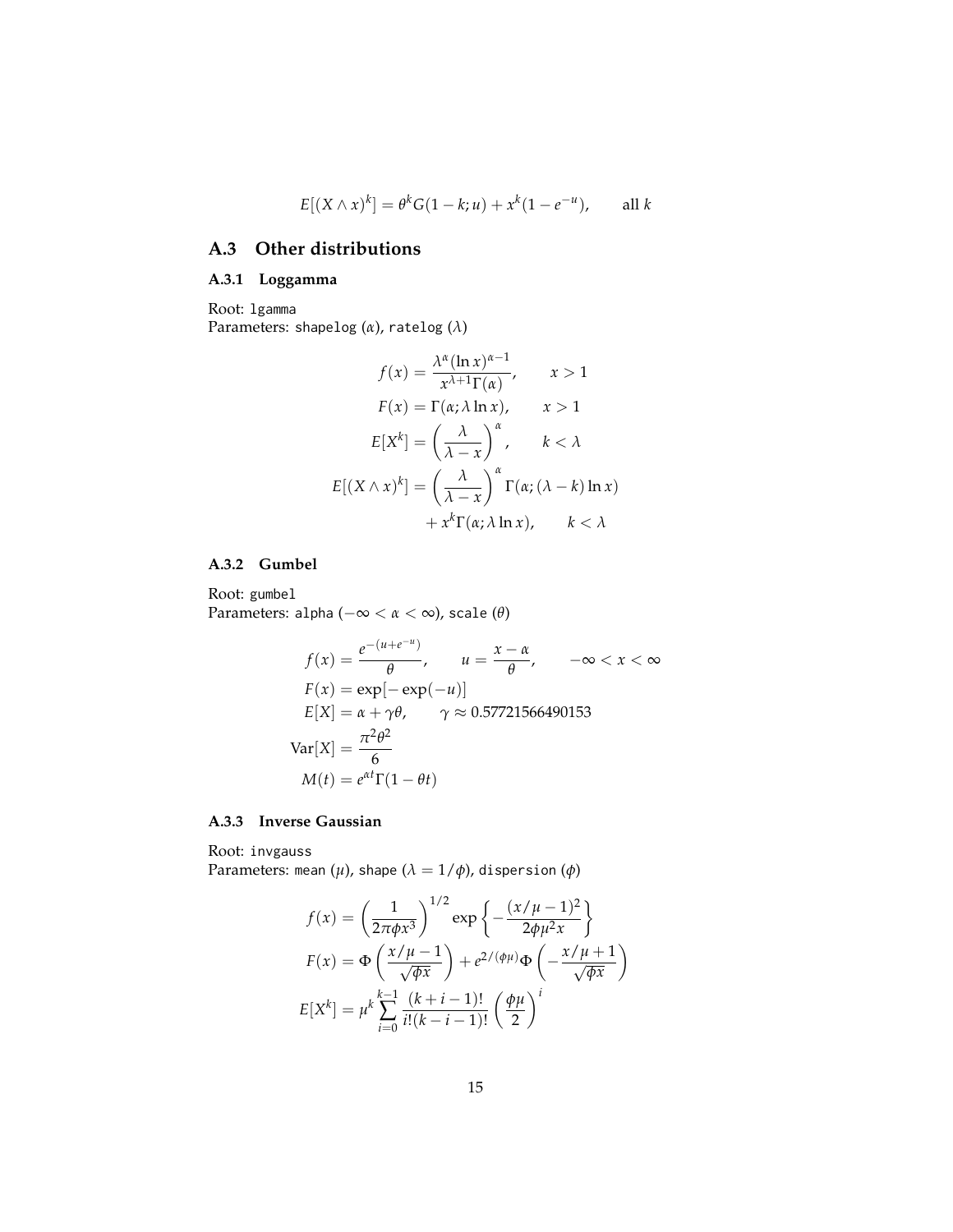$$
E[X \wedge x] = \mu \left[ \Phi \left( \frac{x/\mu - 1}{\sqrt{\phi x}} \right) - e^{2/(\phi \mu)} \Phi \left( -\frac{x/\mu + 1}{\sqrt{\phi x}} \right) \right] + x(1 - F(x)) M(t) = \exp \left\{ \frac{1}{\phi \mu} \left( 1 - \sqrt{1 - 2\phi \mu^2 t} \right) \right\}, \qquad t \le \frac{1}{2\phi \mu^2}
$$

The limiting case  $\mu = \infty$  is an inverse gamma distribution with  $\alpha = 1/2$  and  $\lambda = 2\phi$  (or inverse chi-squared).

## **A.3.4 Single parameter Pareto**

Root: pareto1 Parameters: shape (*α*), min (*θ*)

$$
f(x) = \frac{\alpha \theta^{\alpha}}{x^{\alpha+1}}, \qquad x > \theta
$$

$$
F(x) = 1 - \left(\frac{\theta}{x}\right)^{\alpha}, \qquad x > \theta
$$

$$
E[X^{k}] = \frac{\alpha \theta^{k}}{\alpha - k}, \qquad k < \alpha
$$

$$
E[(X \wedge x)^{k}] = \frac{\alpha \theta^{k}}{\alpha - k} - \frac{k\theta^{\alpha}}{(\alpha - k)x^{\alpha - k}}, \qquad x \ge \theta
$$

Although there appears to be two parameters, only  $\alpha$  is a true parameter. The value of  $\theta$  is the minimum of the distribution and is usually set in advance.

#### **A.3.5 Generalized beta**

Root: genbeta

Parameters: shape1 (*a*), shape2 (*b*), shape3 ( $\tau$ ), rate ( $\lambda = 1/\theta$ ), scale ( $\theta$ )

$$
f(x) = \frac{\tau u^a (1 - u)^{b - 1}}{x \beta(a, b)}, \qquad u = \left(\frac{x}{\theta}\right)^{\tau}, \qquad 0 < x < \theta
$$
\n
$$
F(x) = \beta(a, b; u)
$$
\n
$$
E[X^k] = \frac{\theta^k \beta(a + k/\tau, b)}{\beta(a, b)}, \qquad k > -a\tau
$$
\n
$$
E[(X \wedge x)^k] = \frac{\theta^k \beta(a + k/\tau, b)}{\beta(a, b)} \beta(a + k/\tau, b; u)
$$
\n
$$
+ x^k [1 - \beta(a, b; u)], \qquad k > -\tau \gamma
$$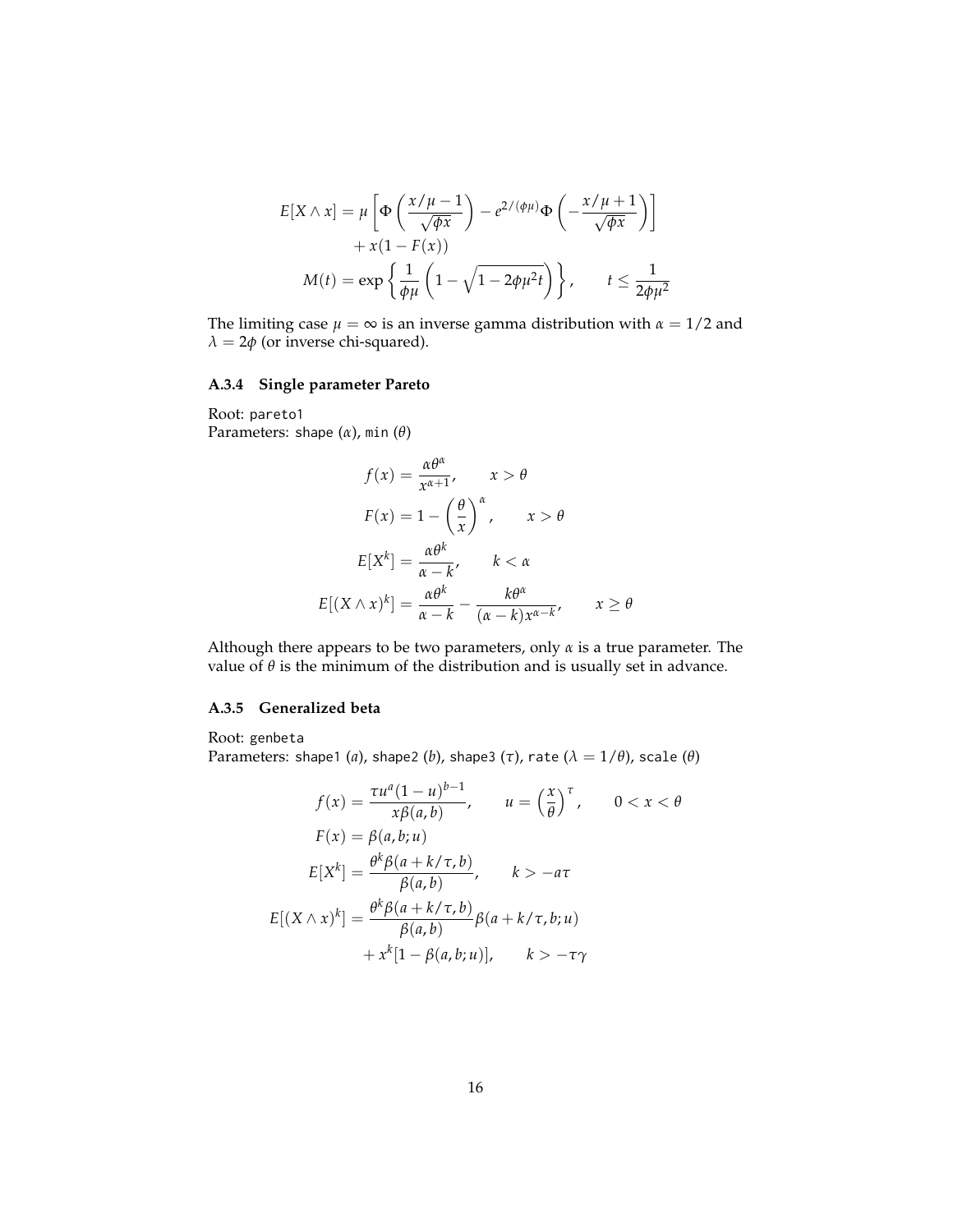# <span id="page-16-0"></span>**B Phase-type distributions**

Consider a continuous-time Markov process with *m* transient states and one absorbing state. Let

$$
Q = \begin{bmatrix} T & t \\ 0 & 0 \end{bmatrix} \tag{14}
$$

be the transition rates matrix (or intensity matrix) of such a process and let  $(\pi, \pi_{m+1})$  be the initial probability vector. Here, *T* is an  $m \times m$  non-singular matrix with  $t_{ii} < 0$  for  $i = 1, ..., m$  and  $t_{ij} \ge 0$  for  $i \ne j$ ;  $\pi$  is an  $1 \times m$  vector of probabilities such that  $\pi e + \pi_{m+1} = 1$ ;  $\vec{t} = -Te$ ;  $\vec{e} = [1]_{m \times 1}$  is a column vector of ones.

Root: phtype Parameters: prob  $(\pi_{1 \times m})$ , rates  $(T_{m \times m})$ 

$$
f(x) = \begin{cases} 1 - \pi e & x = 0, \\ \pi e^{Tx} t, & x > 0 \end{cases}
$$
  

$$
F(x) = \begin{cases} 1 - \pi e, & x = 0, \\ 1 - \pi e^{Tx} e, & x > 0 \end{cases}
$$
  

$$
E[X^k] = k! \pi (-T)^{-k} e
$$
  

$$
M(t) = \pi (-tI - T)^{-1} t + (1 - \pi e)
$$

# <span id="page-16-1"></span>**C Discrete distributions**

This appendix gives the root name and the parameters of the R support functions for the members of the  $(a, b, 0)$  and  $(a, b, 1)$  discrete distributions as defined in [Klugman et al.](#page-21-0) [\(2012\)](#page-21-0); the values of  $a$ ,  $b$  and  $p_0$  in the representation; the pmf; the relationship with other distributions, when there is one. The appendix also provides the main characteristics of the Poisson-inverse Gaussian distribution.

## **C.1** The  $(a, b, 0)$  class

The distributions in this section are all supported in base R. Their pmf can be computed recursively by fixing  $p_0$  to the specified value and then using  $p_k = (a + b/k)p_{k-1}$ , for  $k = 1, 2, \dots$ .

All parameters are finite.

**C.1.1 Poisson**

Root: pois Parameter: lambda  $(\lambda \geq 0)$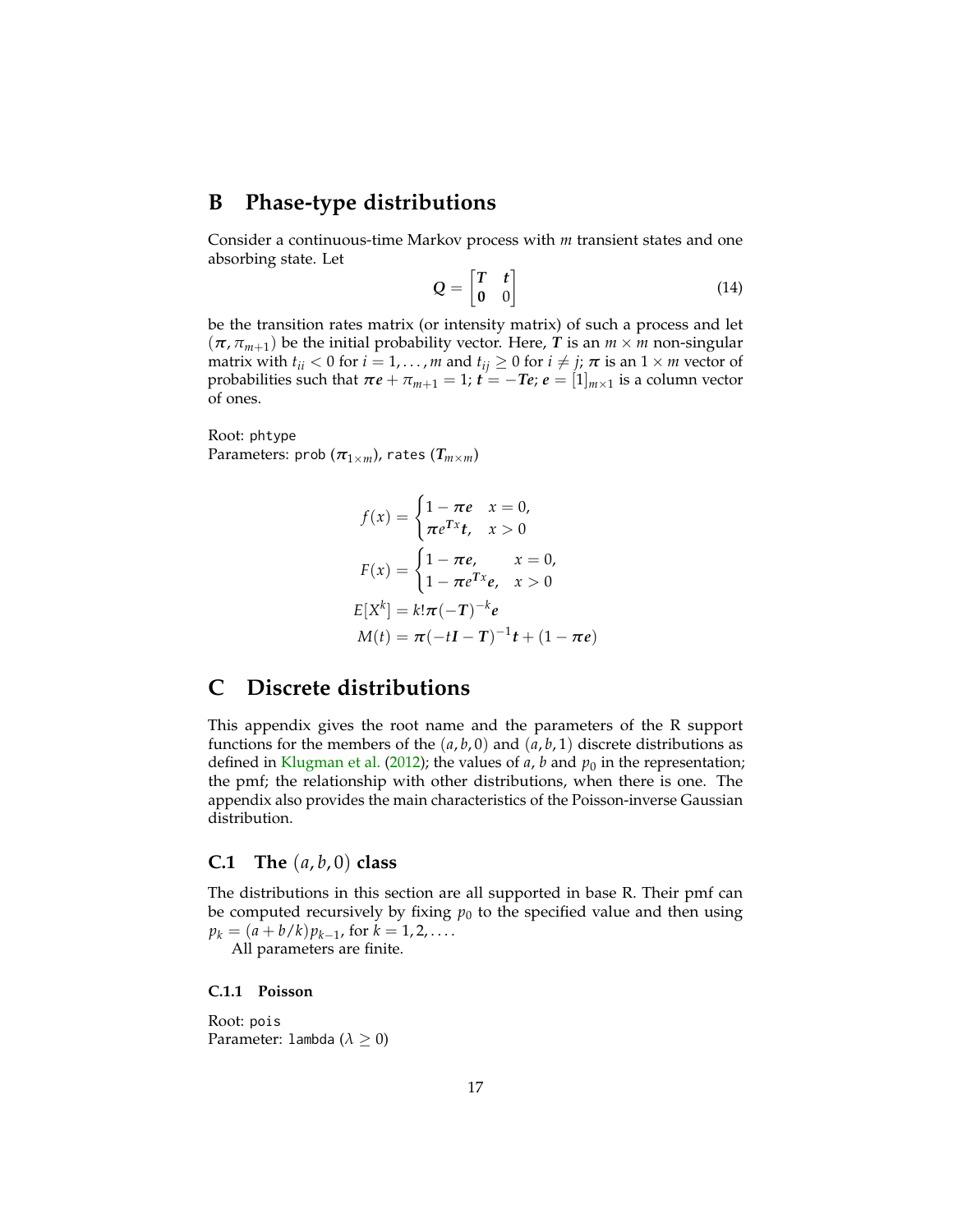$$
a = 0, \t b = \lambda, \t p_0 = e^{-\lambda}
$$
  

$$
p_k = \frac{e^{-\lambda}\lambda^k}{k!}
$$

#### **C.1.2 Negative binomial**

Root: nbinom Parameters: size ( $r \ge 0$ ), prob ( $0 < p \le 1$ ), mu ( $r(1 - p)/p$ )

$$
a = 1 - p, \t b = (r - 1)(1 - p), \t p_0 = p^r
$$
  

$$
p_k = {r + k - 1 \choose k} p^r (1 - p)^k
$$

Special case: Geometric( $p$ ) when  $r = 1$ .

#### **C.1.3 Geometric**

Root: geom Parameter:  $prob(0 < p \leq 1)$ 

$$
a = 1 - p,
$$
  $b = 0,$   $p_0 = p$   
 $p_k = p(1 - p)^k$ 

#### **C.1.4 Binomial**

Root: binom Parameters: size ( $n = 0, 1, 2, \ldots$ ), prob ( $0 \le p \le 1$ )

$$
a = -\frac{p}{1-p}, \qquad b = \frac{(n+1)p}{1-p}, \qquad p_0 = (1-p)^n
$$

$$
p_k = \binom{n}{k} p^k (1-p)^{n-k}, \quad k = 1, 2, ..., n
$$

Special case: Bernoulli( $p$ ) when  $n = 1$ .

## **C.2 The zero-truncated** (*a*, *b*, 1) **class**

Package **actuar** provides support for the distributions in this section. Zerotruncated distributions have probability at zero  $p_0^T = 0$ . Their pmf can be computed recursively by fixing *p*<sup>1</sup> to the value specified below and then using  $p_k = (a + b/k)p_{k-1}$ , for  $k = 2, 3, \ldots$ . The distributions are all defined on  $k = 1, 2, \ldots$ 

The limiting case of zero-truncated distributions when  $p_1$  is infinite is a point mass in  $k = 1$ .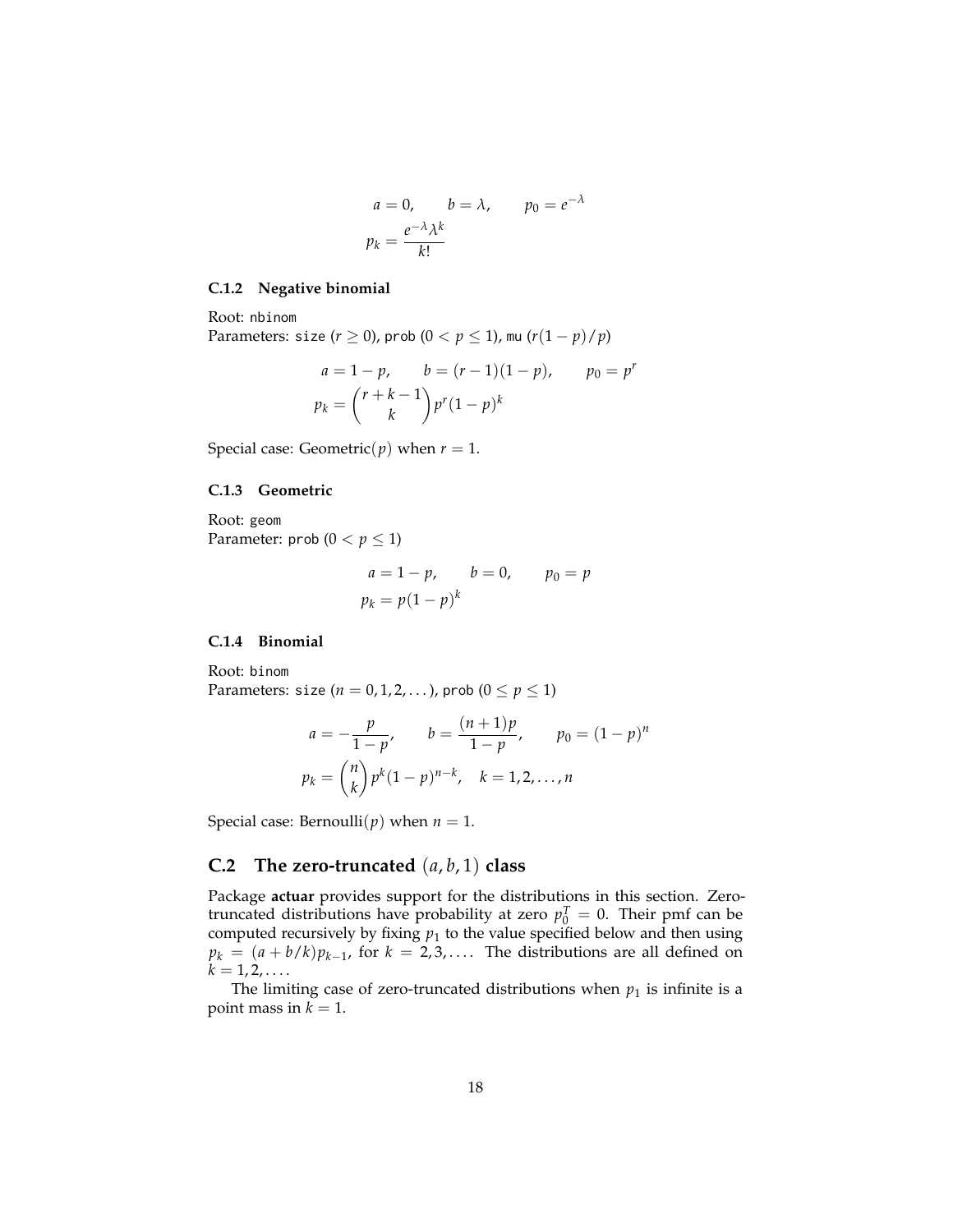#### **C.2.1 Zero-truncated Poisson**

Root: ztpois Parameter: lambda (*λ* ≥ 0)

$$
a = 0, \t b = \lambda, \t p_1 = \frac{\lambda}{e^{\lambda} - 1}
$$

$$
p_k = \frac{\lambda^k}{k! (e^{\lambda} - 1)}
$$

#### **C.2.2 Zero-truncated negative binomial**

Root: ztnbinom Parameters: size  $(r \ge 0)$ , prob  $(0 < p \le 1)$ 

$$
a = 1 - p, \t b = (r - 1)(1 - p), \t p_1 = \frac{rp^{r}(1 - p)}{1 - p^{r}}
$$

$$
p_k = {r + k - 1 \choose k} \frac{p^{r}(1 - p)^k}{1 - p^{r}}
$$

Special cases: Logarithmic( $1 - p$ ) when  $r = 0$ ; Zero-truncated geometric( $p$ ) when  $r = 1$ .

#### **C.2.3 Zero-truncated geometric**

Root: ztgeom Parameter:  $prob(0 < p \leq 1)$ 

$$
a = 1 - p,
$$
  $b = 0,$   $p_1 = p$   
 $p_k = p(1 - p)^{k-1}$ 

#### **C.2.4 Zero-truncated binomial**

Root: ztbinom Parameters: size (*n* = 0, 1, 2, ...), prob ( $0 \le p \le 1$ )

$$
a = -\frac{p}{1-p}, \qquad b = \frac{(n+1)p}{1-p}, \qquad p_1 = \frac{mp(1-p)^{n-1}}{1-(1-p)^n}
$$

$$
p_k = {n \choose k} \frac{p^k (1-p)^{n-k}}{1-(1-p)^n}, \quad k = 1, 2, ..., n
$$

## **C.2.5 Logarithmic**

Root: logarithmic Parameter:  $prob(0 \le p < 1)$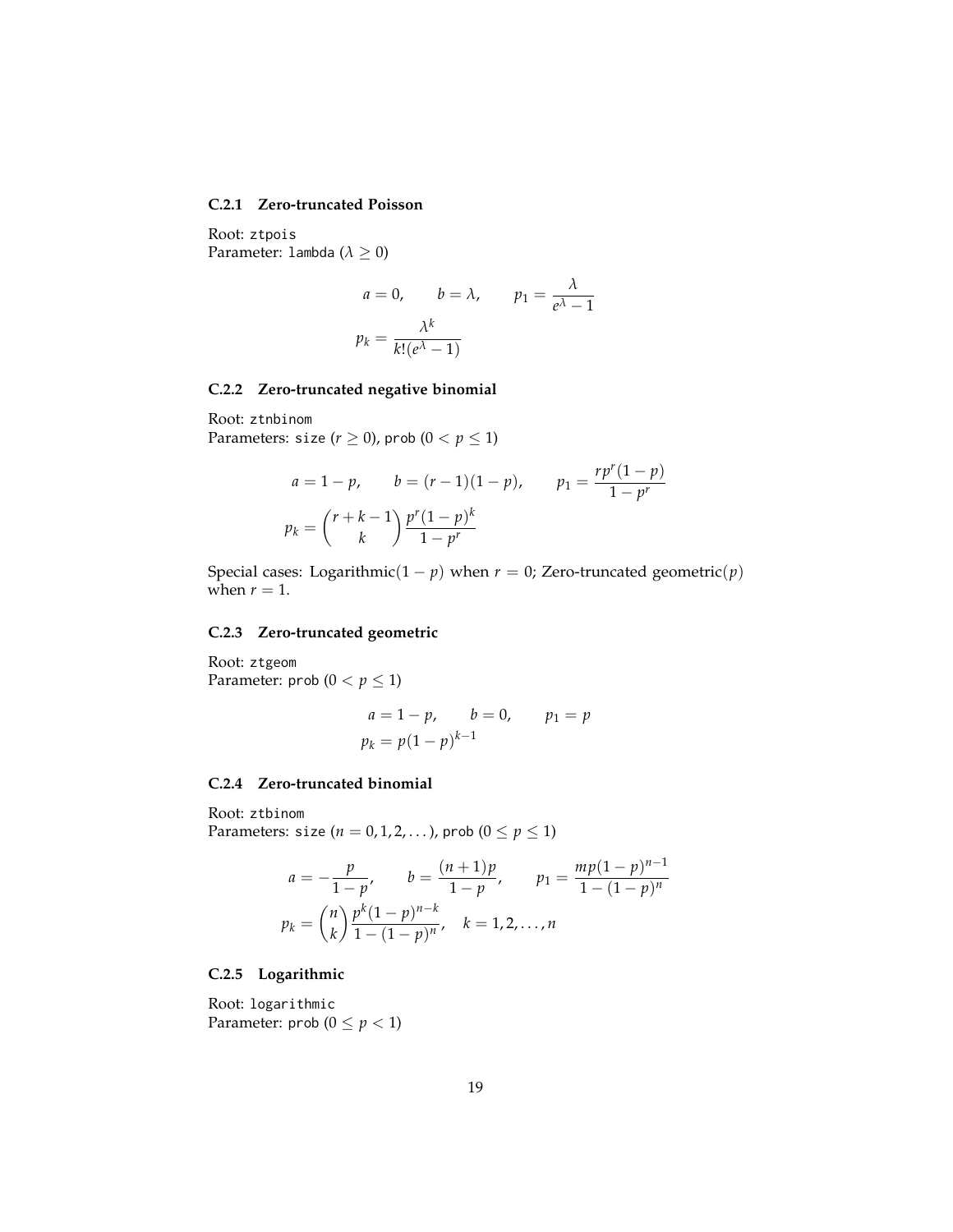$$
a = p, \qquad b = -p, \qquad p_1 = -\frac{p}{\log(1-p)}
$$

$$
p_k = -\frac{p^k}{k \log(1-p)}
$$

## **C.3 The zero-modified** (*a*, *b*, 1) **class**

Package **actuar** provides support for the distributions in this section. Zeromodified distributions have an arbitrary probability at zero  $p_0^M \neq p_0$ , where  $p_0$ is the probability at zero for the corresponding member of the  $(a, b, 0)$  class. Their pmf can be computed recursively by fixing  $p_1$  to the value specified below and then using  $p_k = (a + b/k)p_{k-1}$ , for  $k = 2, 3, \ldots$ . The distributions are all defined on  $k = 0, 1, 2, \ldots$ .

The limiting case of zero-modified distributions when  $p_1$  is infinite is a discrete mixture between a point mass in  $k = 0$  (with probability  $p_0^M$ ) and a point mass in  $k = 1$  (with probability  $1 - p_0^M$ ).

#### **C.3.1 Zero-modified Poisson**

Root: zmpois Parameters: lambda ( $\lambda > 0$ ), p0 ( $0 \le p_0^M \le 1$ )

$$
a = 0, \qquad b = \lambda, \qquad p_1 = \frac{(1 - p_0^M)\lambda}{e^{\lambda} - 1}
$$

$$
p_k = \frac{(1 - p_0^M)\lambda^k}{k!(e^{\lambda} - 1)}
$$

#### **C.3.2 Zero-modified negative binomial**

Root: zmnbinom

Parameters: size ( $r \ge 0$ ), prob ( $0 < p \le 1$ ), p0 ( $0 \le p_0^M \le 1$ )

$$
a = 1 - p, \t b = (r - 1)(1 - p), \t p_1 = \frac{(1 - p_0^M)rp^r(1 - p)}{1 - p^r}
$$

$$
p_k = \binom{r + k - 1}{k} \frac{(1 - p_0^M)p^r(1 - p)^k}{1 - p^r}
$$

Special cases: Zero-modified logarithmic( $1 - p$ ) when  $r = 0$ ; Zero-modified geometric( $p$ ) when  $r = 1$ .

#### **C.3.3 Zero-modified geometric**

Root: zmgeom Parameters: prob ( $0 < p \le 1$ ), p0 ( $0 \le p_0^M \le 1$ )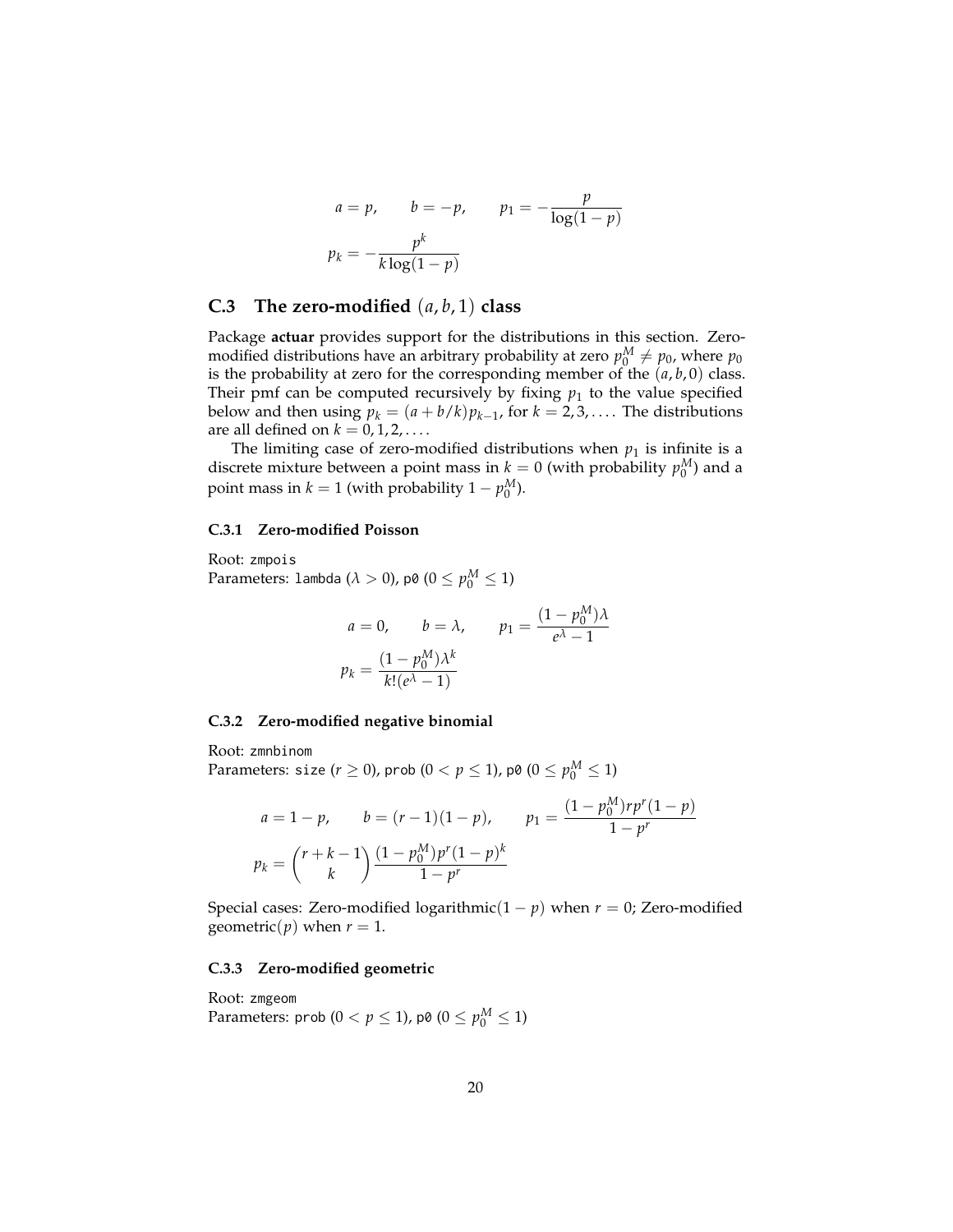$$
a = 1 - p, \t b = 0, \t p_1 = (1 - p_0^M)p
$$
  

$$
p_k = (1 - p_0^M)p(1 - p)^{k-1}
$$

#### **C.3.4 Zero-modified binomial**

Root: zmbinom  $\text{Parameters: size } (n = 0, 1, 2, \ldots), \text{prob } (0 \le p \le 1), \text{p0 } (0 \le p_0^M \le 1)$ 

$$
a = -\frac{p}{1-p}, \qquad b = \frac{(n+1)p}{1-p}, \qquad p_1^M = \frac{m(1-p_0^M)p(1-p)^{n-1}}{1-(1-p)^n}
$$

$$
p_k = {n \choose k} \frac{(1-p_0^M)p^k(1-p)^{n-k}}{1-(1-p)^n}, \quad k = 1, 2, ..., n
$$

# **C.3.5 Zero-modified logarithmic**

Root: logarithmic Parameters: prob ( $0 \le p < 1$ ), p0 ( $0 \le p_0^M \le 1$ )

$$
a = p, \t b = -p, \t p_1 = -\frac{(1 - p_0^M)p}{\log(1 - p)}
$$

$$
p_k = -\frac{(1 - p_0^M)p^k}{k \log(1 - p)}
$$

# <span id="page-20-0"></span>**C.4 Other distribution**

### **C.4.1 Poisson-inverse Gaussian**

Root: poisinvgauss, pig Parameters: mean ( $\mu > 0$ ), shape ( $\lambda = 1/\phi$ ), dispersion ( $\phi > 0$ )

$$
p_x = \sqrt{\frac{2}{\pi \phi}} \frac{e^{(\phi \mu)^{-1}}}{x!} \left( \sqrt{2\phi \left( 1 + \frac{1}{2\phi \mu^2} \right)} \right)^{-(x - \frac{1}{2})} \times K_{x - 1/2} \left( \sqrt{\frac{2}{\phi} \left( 1 + \frac{1}{2\phi \mu^2} \right)} \right), \quad x = 0, 1, ...,
$$

Recursively:

$$
p_0 = \exp\left\{\frac{1}{\phi\mu}\left(1 - \sqrt{1 + 2\phi\mu^2}\right)\right\}
$$
  
\n
$$
p_1 = \frac{\mu}{\sqrt{1 + 2\phi\mu^2}} p_0
$$
  
\n
$$
p_x = \frac{2\phi\mu^2}{1 + 2\phi\mu^2}\left(1 - \frac{3}{2x}\right)p_{x-1} + \frac{\mu^2}{1 + 2\phi\mu^2}\frac{1}{x(x-1)}p_{x-2}, \quad x = 2, 3, ....
$$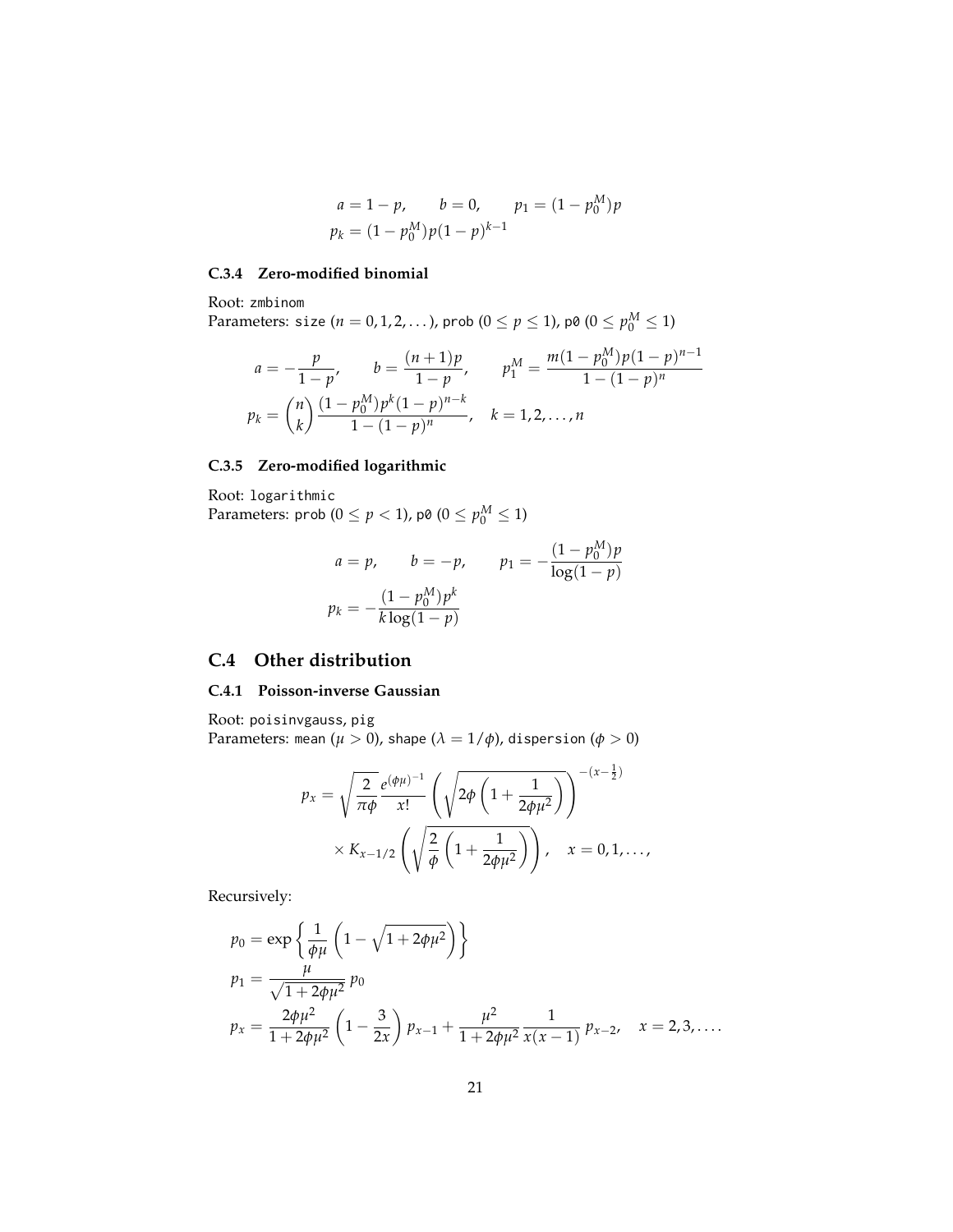In the limiting case  $\mu = \infty$ , the pmf reduces to

$$
p_x = \sqrt{\frac{2}{\pi \phi}} \frac{1}{x!} (\sqrt{2\phi})^{-(x-\frac{1}{2})} K_{x-\frac{1}{2}} (\sqrt{2/\phi}), \quad x = 0, 1, ...
$$

and the recurrence relations become

$$
p_0 = \exp \left\{-\sqrt{2/\phi}\right\}
$$
  
\n
$$
p_1 = \frac{1}{\sqrt{2\phi}} p_0
$$
  
\n
$$
p_x = \left(1 - \frac{3}{2x}\right) p_{x-1} + \frac{1}{2\phi} \frac{1}{x(x-1)} p_{x-2}, \quad x = 2, 3, ....
$$

# **References**

- <span id="page-21-6"></span>M. Abramowitz and I. A. Stegun. *Handbook of Mathematical Functions*. Dover, 1972. URL <http://people.math.sfu.ca/~cbm/aands/>.
- <span id="page-21-5"></span>Harry Bateman. *Higher transcendental functions*, volume 2. McGraw-Hill, 1953.
- <span id="page-21-9"></span>D. Bates and M. Maechler. *Matrix: A Matrix package for R*, 2016. URL [http:](http://cran.r-project.org/package=Matrix) [//cran.r-project.org/package=Matrix](http://cran.r-project.org/package=Matrix).
- <span id="page-21-10"></span>P. Dalgaard. simulate zero-truncated poisson distribution. r-help mailing list, May 1 2005. URL [https://stat.ethz.ch/pipermail/r-help/2005-May/](https://stat.ethz.ch/pipermail/r-help/2005-May/070680.html) [070680.html](https://stat.ethz.ch/pipermail/r-help/2005-May/070680.html).
- <span id="page-21-8"></span>G. Giner and G. K. Smyth. **statmod**: Probability calculations for the inverse gaussian distribution. *R Journal*, 8(1):339–351, 2016. URL [https://journal.](https://journal.r-project.org/archive/2016-1/giner-smyth.pdf) [r-project.org/archive/2016-1/giner-smyth.pdf](https://journal.r-project.org/archive/2016-1/giner-smyth.pdf).
- <span id="page-21-7"></span>V. Goulet. *expint: Exponential Integral and Incomplete Gamma Function*, 2017. URL <https://cran.r-project.org/package=expint>. R package version 0.1-3.
- <span id="page-21-1"></span>R. V. Hogg and S. A. Klugman. *Loss Distributions*. Wiley, New York, 1984. ISBN 0-4718792-9-0.
- <span id="page-21-4"></span>M. S. Holla. On a poisson-inverse gaussian distribution. *Metrika*, 15:377–384, 1966.
- <span id="page-21-3"></span>N. L. Johnson, A. W. Kemp, and S. Kotz. *Univariate Discrete Distributions*. Wiley, 3 edition, 2005. ISBN 978-047127246-5.
- <span id="page-21-0"></span>S. A. Klugman, H. H. Panjer, and G. Willmot. *Loss Models: From Data to Decisions*. Wiley, New York, 4 edition, 2012. ISBN 978-1-118-31532-3.
- <span id="page-21-2"></span>M. F. Neuts. *Matrix-geometric solutions in stochastic models: an algorithmic approach*. Dover Publications, 1981. ISBN 978-0-4866834-2-3.